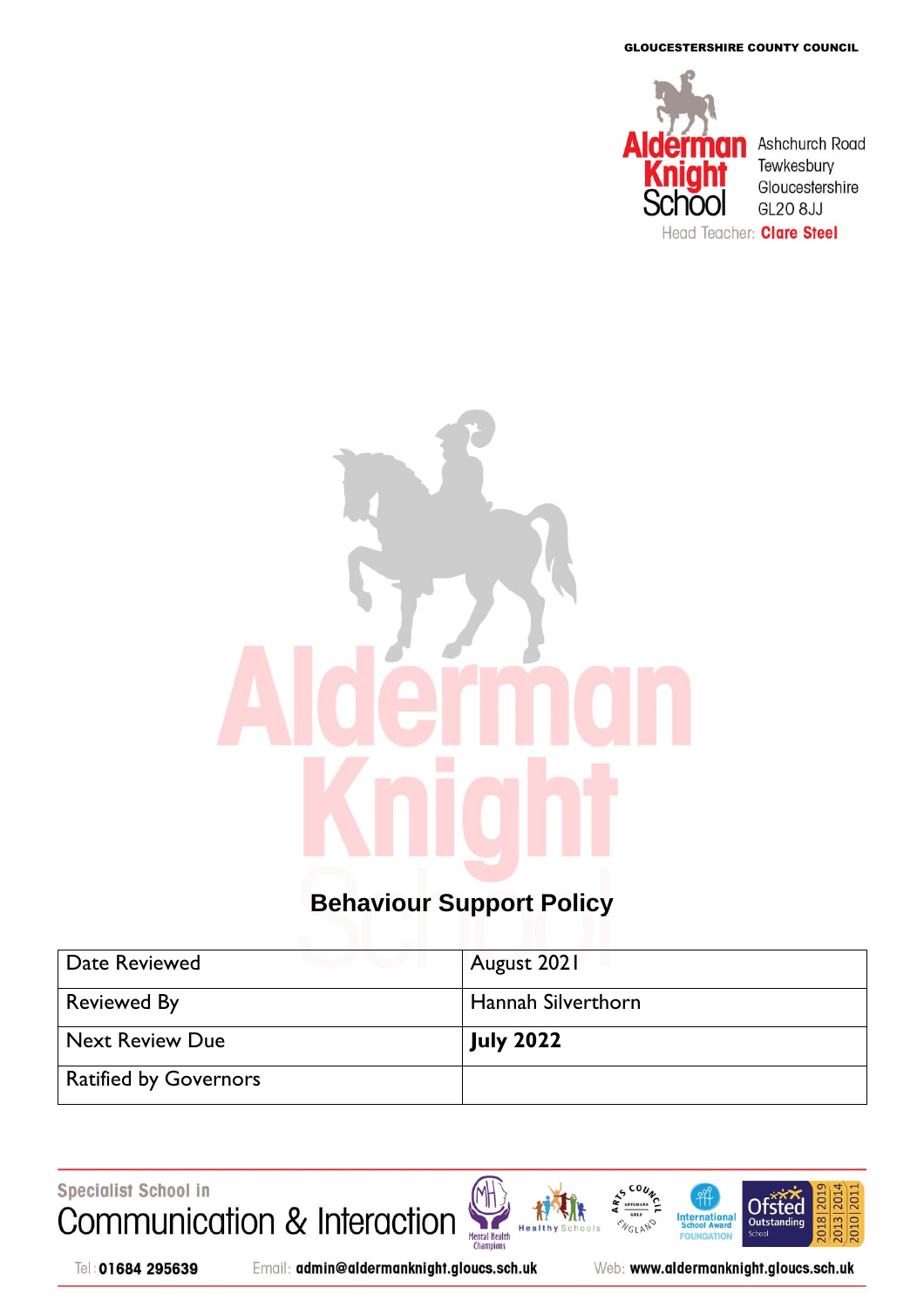| <b>Expectations</b>                        | $\mathbf{3}$     |
|--------------------------------------------|------------------|
| Roles of the School Community              | 4                |
| <b>Praise</b>                              | $5\phantom{1}$   |
| <b>House Points</b>                        | 6                |
| The House System                           | 6                |
| <b>Proactive Behaviour Strategies</b>      | 8                |
| Support and approaches used in school      | $\boldsymbol{9}$ |
| Sanction System                            | 10               |
| <b>Levels of Behaviour Support</b>         | 12               |
| <b>Recording of Information</b>            | 14               |
| <b>Positive Handling &amp; Restraint</b>   | 14               |
| Serious Incidents                          | 19               |
| <b>Racist Incidents</b>                    | 19               |
| <b>Sexting Incidents</b>                   | 19               |
| Bullying/Peer-on-peer Incidents            | 20               |
| <b>False Accusations</b>                   | 21               |
| Exclusions                                 | 21               |
| <b>Searching and Confiscation of Items</b> | 23               |
| Searching                                  | 23               |
| Confiscation                               | 23               |
|                                            |                  |
|                                            |                  |
|                                            |                  |
|                                            |                  |
|                                            |                  |
|                                            |                  |

Specialist School in Communication & Interaction







Tel: 01684 295639

Email: admin@aldermanknight.gloucs.sch.uk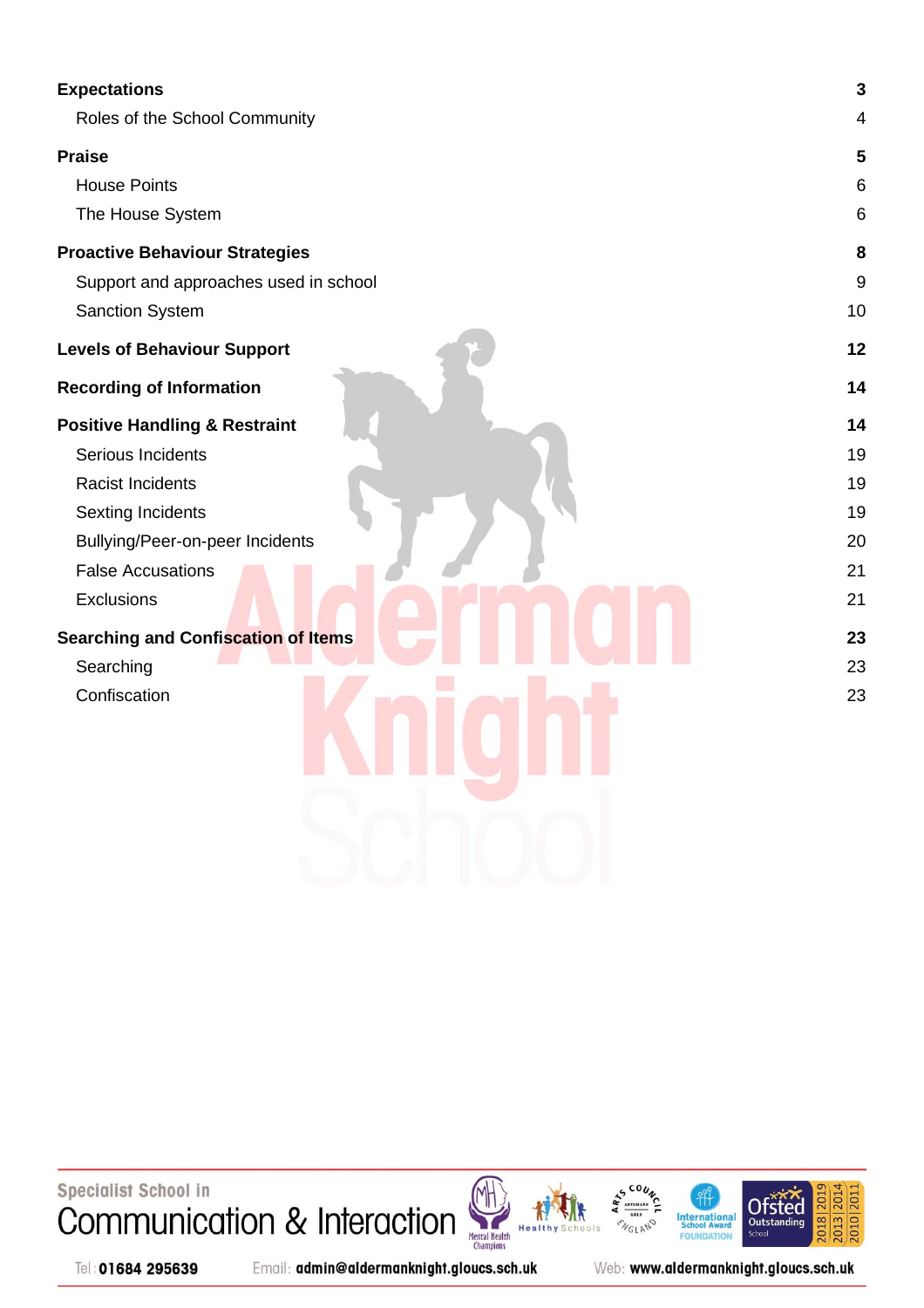# Aim

Alderman Knight School is a well-established special school for children aged 7-19 with moderate an additional learning difficulties, complex needs and Autistic Spectrum Disorders (ASD). Within our school we want to ensure all pupils and adults feel safe and happy, trust and co-operation is promoted and everyone's self-esteem is enhanced. As a result, it will be a place where staff enjoy working, pupils enjoy learning and everyone achieves high standards.

#### **At Alderman Knight School we**:

- show and encourage respect and tolerance for each other and the school
- value the contribution of everyone in the team
- work in partnership with parents, carers and governors
- encourage and reinforce good behaviour as a matter of collective responsibility
- feel every pupil and adult has the right to feel safe and unthreatened by abuse of any kind
- feel pupils and adults should be fully aware of the consequences of behaviour which is unacceptable
- identify where pupils understanding is limited, so that staff will work towards encouraging greater understanding and awareness

## <span id="page-2-0"></span>**Expectations**

It is important that all pupils are made aware of how their behaviour impacts on both their own and others learning and that if we are to ensure that this school provides a safe, secure and happy learning environment all pupils need to follow the 'Rules for Success'.

The following 'Rules for Success' are a brief summary of what is expected of pupils at Alderman Knight School in both class and around the school. They are clearly displayed in all classrooms and have been written in a way that will hopefully make them more accessible and memorable to the pupils.

| <b>Rules for Success</b>                             |                                                                                     |  |  |
|------------------------------------------------------|-------------------------------------------------------------------------------------|--|--|
| Primary                                              | <b>Secondary</b>                                                                    |  |  |
| 1. Follow instructions straight away                 | 1. Arrive at your lesson on time                                                    |  |  |
| 2. Allow others to learn without distracting<br>them | 2. Follow instructions straight away and<br>politely                                |  |  |
| 3. Always do your best                               | 3. Allow others to learn without distraction                                        |  |  |
| 4. Talk to everyone politely and kindly              | 4. Stay on task and complete your work to<br>the best of your ability               |  |  |
| 5. Look after school property                        | 5. Show respect to everyone by your use of<br>language and the way you treat people |  |  |
|                                                      | Look after school property<br>6.                                                    |  |  |

**Specialist School in** 





Web: www.aldermanknight.gloucs.sch.uk

Internationa

Otste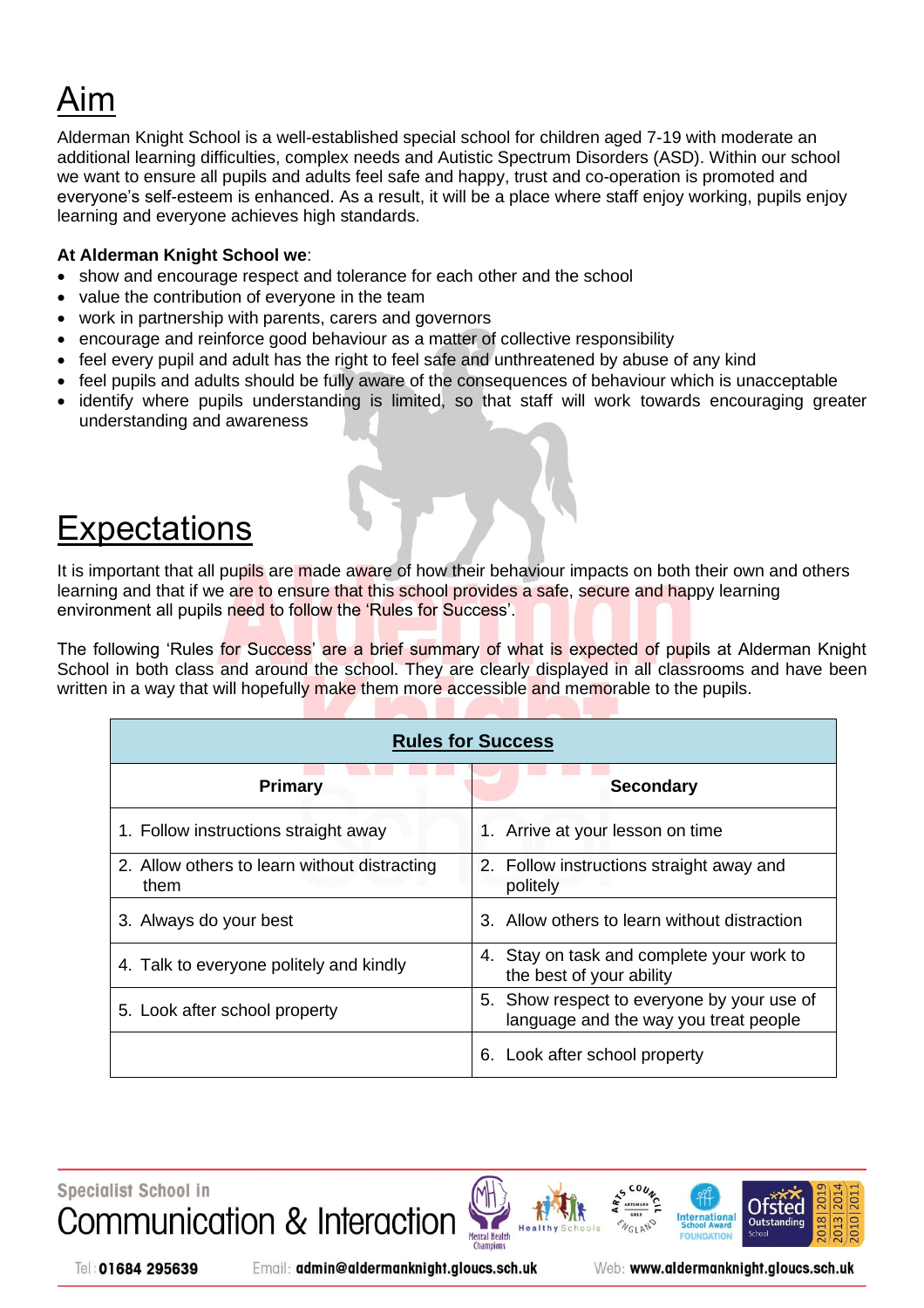#### **Equal opportunities**

Equal opportunity is the right of everyone to equal chances and each individual is respected for who they are regardless of age, ethnicity, religion, gender, relationship status, social circumstances, ability/disability and sexuality. For further information on bullying (peer on peer abuse) please refer to our Anti-Bullying & Hate and Safeguarding policies.

#### **Health and Safety**

Health and Safety issues are described fully in the school Health and Safety policy, which forms part of the guidance issued by the Local Education Authority. It is the responsibility of each adult to report Health and Safety issues without delay.

#### **Professional Development**

As part of the whole school policy for promoting and encouraging professional development all staff have opportunities to access training that not only supports their own needs but also supports those areas identified within the school improvement plan. This ensures the staff team have the necessary knowledge, understanding and skills to effectively meet the changing needs of the pupils within the school.

Alderman Knight School aims to create and maintain a safe environment for pupils and to manage situations where there are child welfare concerns. The school has clearly laid down and recognised procedures for dealing with abuse or suspected abuse which is in line with recommendations made by the Gloucestershire Safeguarding Pupils Board**.** Please refer to the school's Safeguarding Pupils/Child Protection Policy.

### <span id="page-3-0"></span>**Roles of the School Community**

The role of all staff is pivotal and key to enabling the school to fulfil its aim. The way in which form tutors and classroom teachers, supported very closely by teaching assistants, implement the policy is crucial to effective behaviour management as a whole across the school. Form tutors need to work towards developing relationships with the pupils in their care involving mutual support, trust and respect. Tutors should have the best overview of the pupils in their groups and it is important that all other staff support this through ensuring all relevant and pertinent information is passed on. Central to all of this is the involvement of the pupils in taking ownership and having involvement with the creation of Behaviour Support Plans as well as their behaviour on a daily basis.

At all times staff need to:

- provide pupils with a good role model
- display a framework of school rules and behaviour sanctions which supports the whole school policy
- positively reinforce examples of good behaviour, for example using the 'Rules for Success' and rewards for expected behaviours through their individual class system as well as the Alderman Knight School House Point system as appropriate
- be aware of the daily sanctions for all pupils and where appropriate allow time for discussion about positive and negative behaviour
- keep clear records of positive and negative behaviour as appropriate
- keep parents fully informed about issues concerning behaviour either through WEDUC, by letter, email, telephone or a member of the Senior Team (SLT) depending on the circumstances
- keep the school Governing Body informed regarding issues concerning behaviour management through the head teacher.

It is also important that parents/carers are involved and it should be expected that parents/carers will:

- be involved and support the school in helping to meet our aims
- feel confident that everything is being done to make sure that their child is achieving well and is happy and safe at school

Mental Health

**Specialist School in** Communication & Interaction

Tel: 01684 295639

Email: admin@aldermanknight.gloucs.sch.uk

Web: www.aldermanknight.gloucs.sch.uk

International

Otsted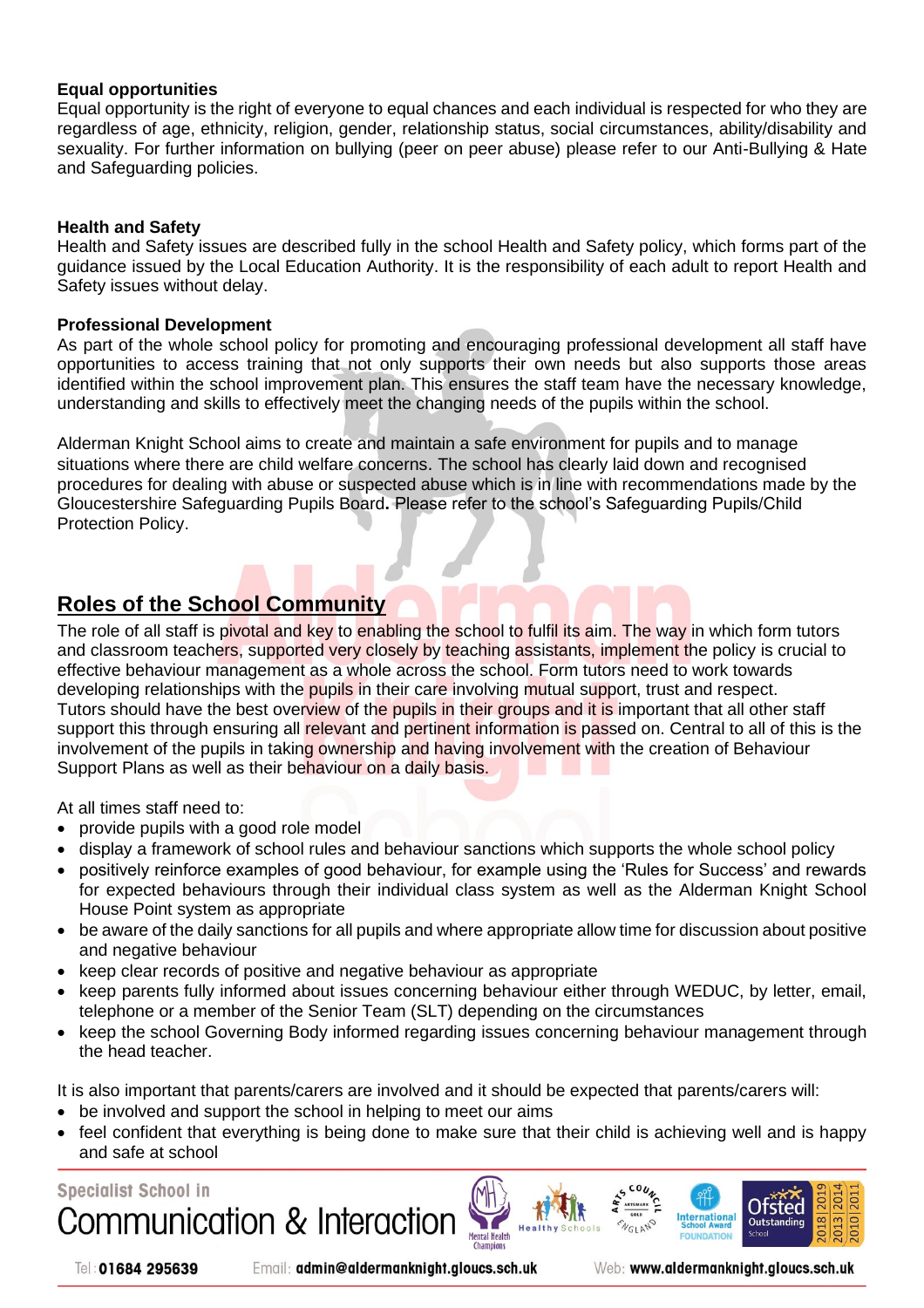• be informed about and fully involved in all aspects of their child's behaviour

The governors also play a key role in supporting the school in developing an effective climate for learning and it is necessary to ensure that governors:

- know that staff are constantly striving to provide a safe, happy and stimulating environment
- are fully informed of matters concerning behaviour through the Head Teachers' report.
- support the Head Teacher and staff in the implementation of the agreed policy
- play a full and active role in ensuring the school aims are met

There is a School Council, which meets regularly to discuss school issues including behaviour.

As part of the Induction Process all new staff will have the opportunity to discuss the Behaviour Support Policy as well as to identify areas of training need; this will include a review of Team Teach training provision for the individual.

## <span id="page-4-0"></span>Praise

When giving rewards to pupils, it is very important that it is made clear why they are being rewarded. This will help ensure they are aware of what they have done that has merited reward and will also help reinforce positive behaviour to other pupils. Effective praise helps the pupil appreciate how their achievement is helped by their own attitude; it will acknowledge effort, focus attention on relevant behaviour and foster intrinsic motivation. However, it is important to also have a range of different rewards.

The table below highlights the expected behaviours and some of the rewards given to pupils for these expected behaviours. They are reflected in the Rules for Success.

| <b>Expected Behaviours</b>                     | <b>Rewards used to recognise</b><br><b>Expected Behaviours</b>     |  |
|------------------------------------------------|--------------------------------------------------------------------|--|
| Good attendance to lesson                      | Verbal praise and smile                                            |  |
| Adhere to school uniform rules                 | Written comments                                                   |  |
| Being ready to learn                           | Public praise                                                      |  |
| Enabling others to learn                       | Work displayed publicly                                            |  |
| Following instructions                         | Work or behaviour used as an<br>example for others                 |  |
| Working to the best of your ability            | Internal class rewards e.g. Choose<br>time/ alternative activities |  |
| Being considerate towards others               | [library/computer/sensory<br>garden/trampoline]                    |  |
| Treating others with respect                   | Additional opportunities including                                 |  |
| Carrying out your responsibilities<br>sensibly | clubs, extra activities and trips                                  |  |

**Specialist School in** Communication & Interaction





Tel: 01684 295639

Email: admin@aldermanknight.gloucs.sch.uk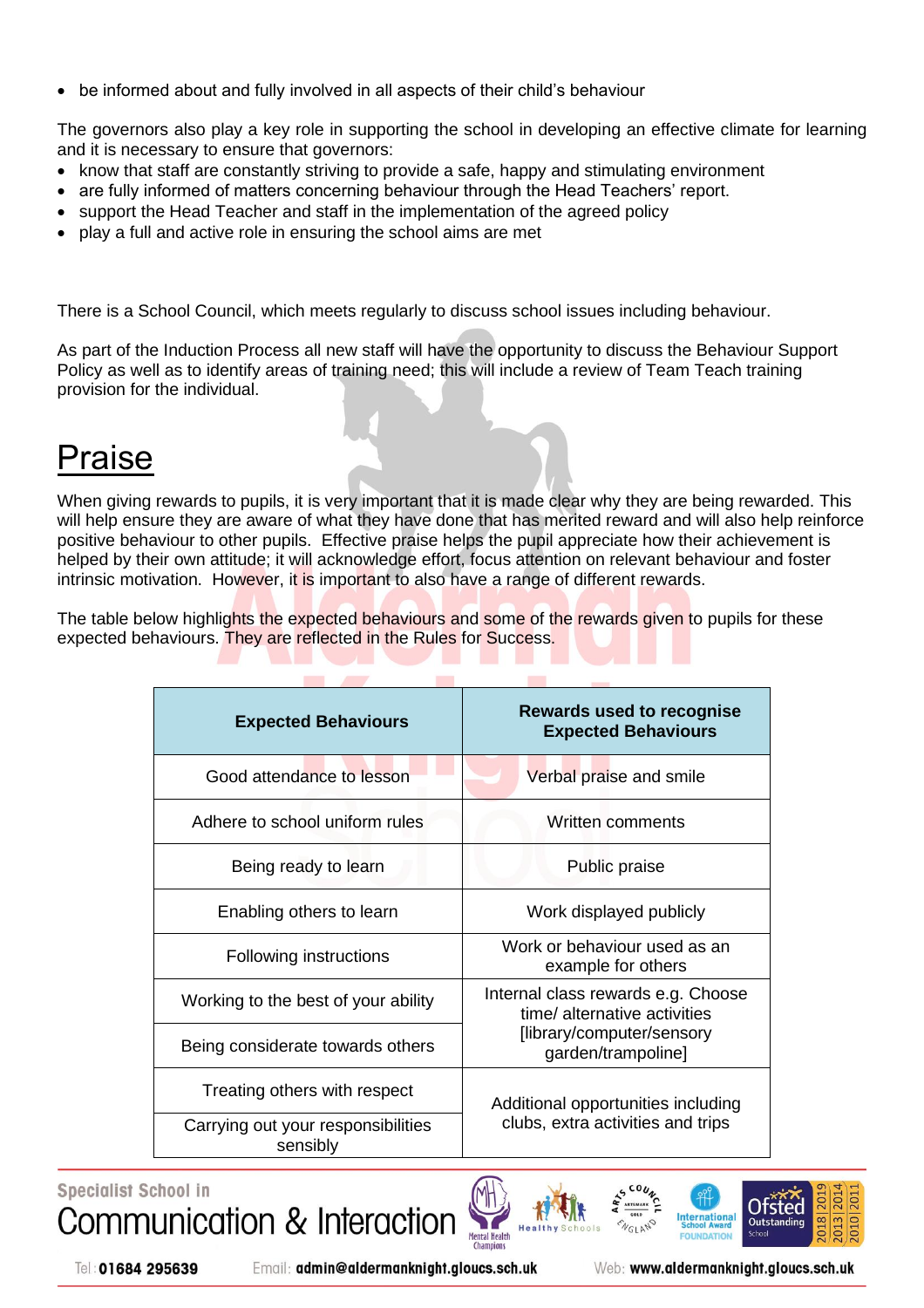## <span id="page-5-0"></span>**House Points**

In addition to the everyday rewards (verbal praise etc.), pupils will be rewarded with "House Points". These will usually be awarded by subject teachers and tutors although there will be times when TAs will also have occasion to reward pupils in this way. They can be awarded for positive behaviours, such as:

- Excellent effort
- Meeting of individual targets
- Positive attitude and behaviour
- Demonstrating improvement
- Making a specific contribution to the school
- In recognition of other outstanding achievements.

Typically, only 1 House Point is to be issued per achievement. Pupils can achieve a House Point for exceptional work and effort, appropriate to their own ability. A maximum of 3 House Points are to be given in any one instance e.g. for trips out of school. In addition to this, a "Praise Postcard" can be sent home to outline a pupil's specific exceptional achievement. Some secondary cohorts and primary pupils may make use of bespoke point systems e.g. marbles, monster points; these then feed into the house point system.

The House Point system involves additional recognition for the pupils and is an accumulative system with recognition on a daily, weekly, termly and yearly basis.

Pupils will be awarded a certificate at the following intervals:

| 50 House Points  | <b>Tin Certificate</b>      | <b>Signed by Form Tutor</b>     |
|------------------|-----------------------------|---------------------------------|
| 100 House Points | <b>Bronze Certificate</b>   | Signed by Head of House         |
| 200 House Points | <b>Silver Certificate</b>   | <b>Signed by Phase Managers</b> |
| 300 House Points | <b>Gold Certificate</b>     | Signed by Deputy Head           |
| 400 House Points | <b>Platinum Certificate</b> | Signed by Head Teacher          |
| 500 House Points | <b>Titanium Certificate</b> | Signed by Chair of Governors    |

### <span id="page-5-1"></span>**The House System**

All pupils will be assigned to one of 4 houses: Falcon, Hawk, Osprey and Kestrel. They will stay in the same house for the duration of their time at Alderman Knight School. Pupils individual House Points will be added to a combined House Point Total. In our fortnightly assemblies the house that has accrued the most House Points in that fortnight will be announced. Totals for all four houses will then be shown on the House Board. At the end of each term the winning house will be announced and the pupils belonging to this house will be able to participate in an end-of-term activity.

At the End of Year assembly, the House with the most points for the academic year will be announced. The House Captain will then collect the House Cup that will be decorated in the winning House's colour. The trophy will then be kept on display in reception for the whole of the next academic year.



Tel: 01684 295639

Email: admin@aldermanknight.gloucs.sch.uk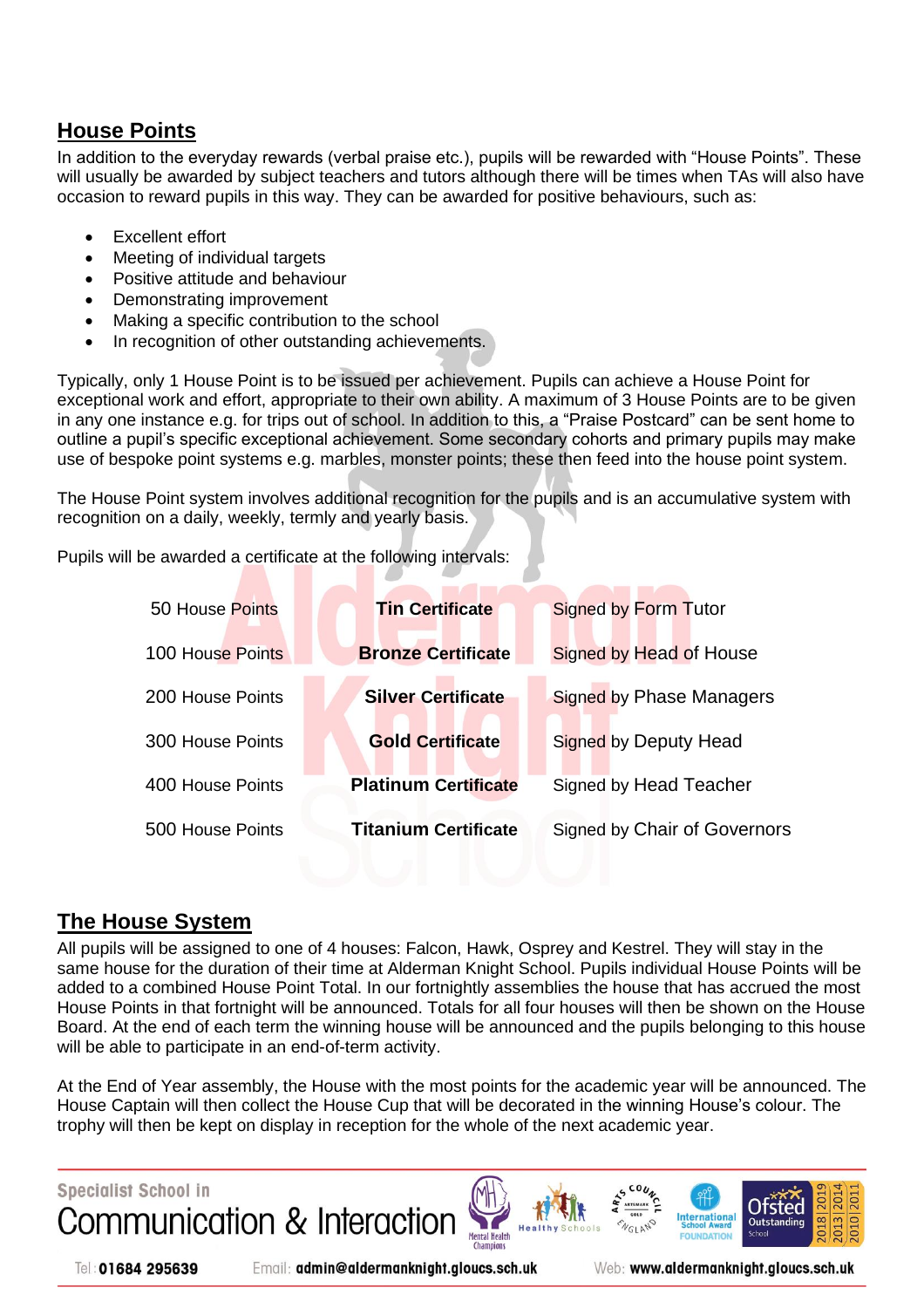Each house will have half-termly meetings to discuss future competitions and upcoming events. In the first meeting of the year, they will also choose a House Charity in which they will aim to raise money for across the year. Pupils will then be encouraged to come up with ideas of how they can raise money and put on these events.

Throughout the year there will be enriching and sometimes competitive activities that will focus around the House System, such as:

- Sports Day
- Cooking Events & the Village Fair
- Inter-House Sports Events (e.g. Football, Boccia, Touch Rugby)
- Subject Projects

A Year 10 pupil each year will be assigned the role of House Captain in term 4 for the year. (The pupils who are interested in becoming a House Captain will be elected through the following process):

- Applicants will stand for election at the Spring House Meeting.
- All applicants present a speech to their Houses which they have prepared with the support of their Head of House or Form Tutor.
- Pupils and Staff in each House vote in a ballot.
- The results of the election are announced in the Spring Celebration Assembly.
- Applicants and their parents sign the Head of House 'Code of Conduct'.

They will have a key role in organising events and meetings. They will also act as a mentor to new pupils who have recently joined the house. The role of House Captain will last for an academic year running from Easter to Easter, but these pupils will have to consistently act as a role model to others throughout that year. Pupils can nominate themselves or be nominated by staff to take on this role and then pupils within their House will have an anonymous vote for who they would like as their captain.

The House Captain will:

- Assist Head of House when necessary
- Be a role model in terms of attitude, work ethic, manners and appearance
- Provide inspiration and motivation to all pupils in the House
- To attend school functions as required, to represent the school and the House (e.g. Open Day)
- They will also be given additional responsibilities (e.g. helping with weekly 'Winning House Snack')
- Collect the House Cup, when their House wins it

Staff will also be assigned Houses. They will typically stay in the same House each year. Each House will also have a Head of House who will lead and manage all meetings and oversee their houses activities. The implementation of the House System is purely designed to enrich pupil's experiences at school. It does not replace the current pastoral and behavioural systems in place.

The Head of House will, in addition to their current role:

- Support the House Captain in fulfilling their role
- Organise fundraising events for the chosen charity
- Conduct 6 House Meetings a year and feed back to AHT for Pastoral
- During house activities manage the behaviour of their pupils (e.g. Sports Day)
- Maintain House Boards
- Initially be in post for an academic year with the possibility of rolling over for two years with a maximum of three years in post.
- Liaise with other Heads of House for inter-house competitions
- Liaise with Subject Leaders in organising house events
- Support house events that have been organised by Subject Leaders
- Plan at least 1 out of school hours social event for their house (after school or weekend)

Mental Health

#### **Specialist School in**



Tel: 01684 295639

Email: admin@aldermanknight.gloucs.sch.uk

Web: www.aldermanknight.gloucs.sch.uk

International

Ofsted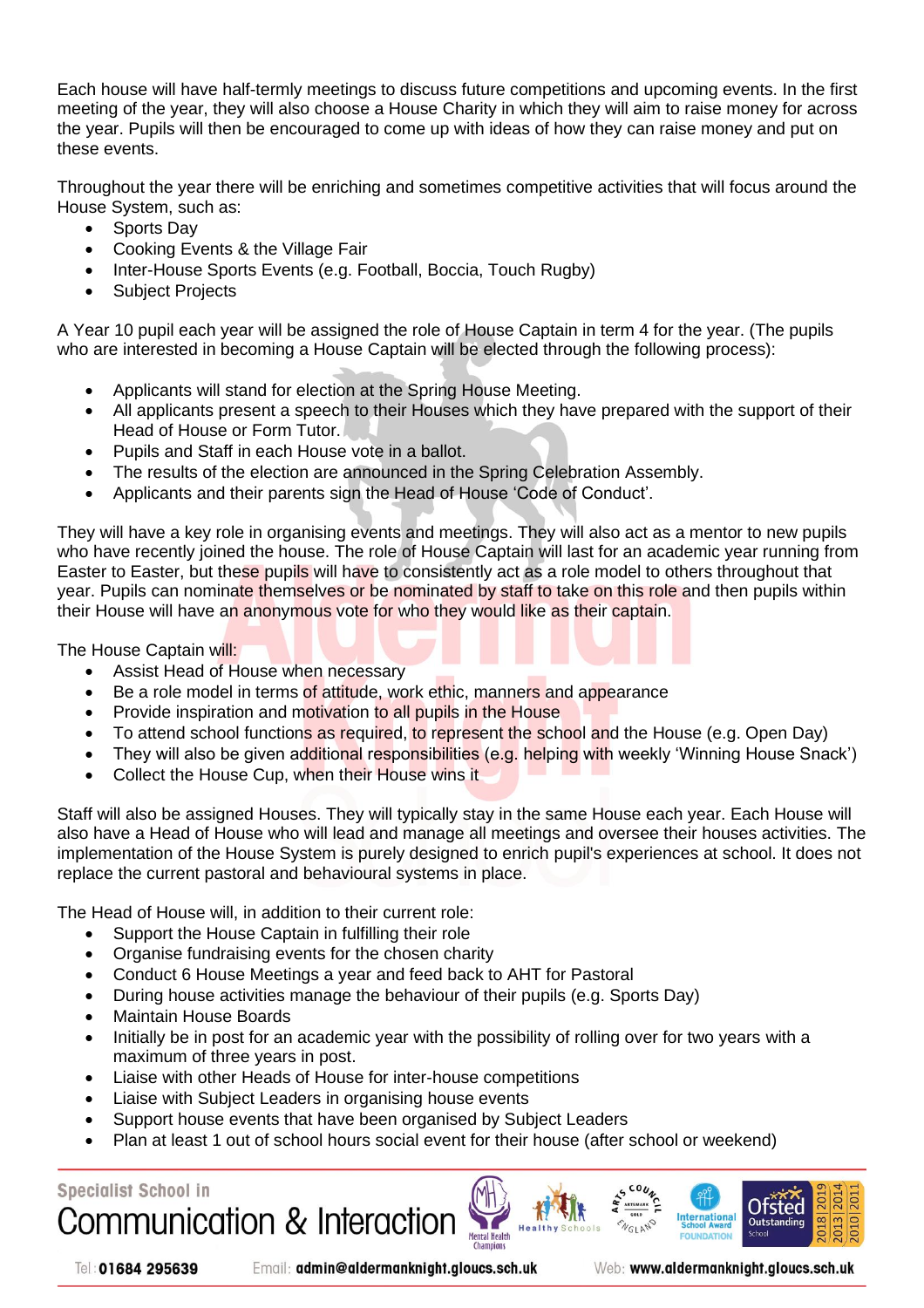- Organise house events with other schools
- Invite their chosen charity in to present fundraising money
- Create a House Action Plan for the school year.
- Identify a Deputy Head of House from staff within their house.

#### **Weekly Winning House Snack**

Each week the amount of House Points given will be counted. The pupils(s) that have earned the most House Points in each tutor group each week will be rewarded. They will be invited to have drinks & cake/fruit as recognition of their achievement. Typically, this will take place at 2.30pm every Friday.

#### **Celebration Assembly**

There is a termly celebration assembly where successes are shared, including individual and class achievements. Parents are invited to attend.

| Alderman Knight School Rewards System |                                 |                                                                                                                                  |                               |  |
|---------------------------------------|---------------------------------|----------------------------------------------------------------------------------------------------------------------------------|-------------------------------|--|
| <b>Frequency</b>                      | <b>Reward</b>                   | <b>Notes</b>                                                                                                                     | <b>Staff Involved</b>         |  |
| Daily                                 | <b>Verbal Praise</b>            | Good effort, attainment or                                                                                                       | Subject teachers, TA's & Form |  |
|                                       | <b>House Points</b>             | behaviour                                                                                                                        | <b>Tutors</b>                 |  |
|                                       | <b>House Point Winners</b>      | Earning the most House Point in the<br><b>Tutor Group that week</b>                                                              | <b>Senior Team</b>            |  |
| Weekly                                | <b>Tutor Rewards</b>            | Tutors have the opportuinity to<br>reward their groups on a Friday for<br>particularly good weeks                                | <b>Form Tutors</b>            |  |
| Periodically                          | <b>Praise Notes</b>             | Outstanding effort, attainment, or<br>behaviour. These are posted home to<br>parents/carers                                      | <b>Subject Teachers</b>       |  |
|                                       | <b>House Point Certificates</b> | Sustained effort and attainment.<br>These are kept in Pupils Records of<br>Achievement and letters are sent to<br>parents/carers | Form Tutors & TA's            |  |
| Termly                                | <b>House Activity</b>           | The House which has earned the most<br>House Points in the term will win a<br>special experience/activity                        | Senior Team & Head of House   |  |
| Annually<br><b>House Point Cup</b>    |                                 | The House which has earned the<br>most House Points will win the<br>Trophy                                                       | <b>Senior Team</b>            |  |

## <span id="page-7-0"></span>Proactive Behaviour Strategies

Unacceptable behaviour is any behaviour that:

- makes anyone in the school feel unhappy or threatened
- prevents teachers from teaching and other pupils from learning
- damages school property

It is vitally important to have a clear structure for dealing with unwanted behaviours. However, whatever sanction is used it is important to maintain the pupil's self-esteem, and that it is made clear that it is the behaviour that is unacceptable not the child. Teachers and TA's are encouraged to use their knowledge of the pupils and their professional experience to support with behaviours. Many behaviours can be improved

**Mental Health** 

## **Specialist School in** Communication & Interactio

Tel: 01684 295639

Email: admin@aldermanknight.gloucs.sch.uk

Web: www.aldermanknight.gloucs.sch.uk

Internationa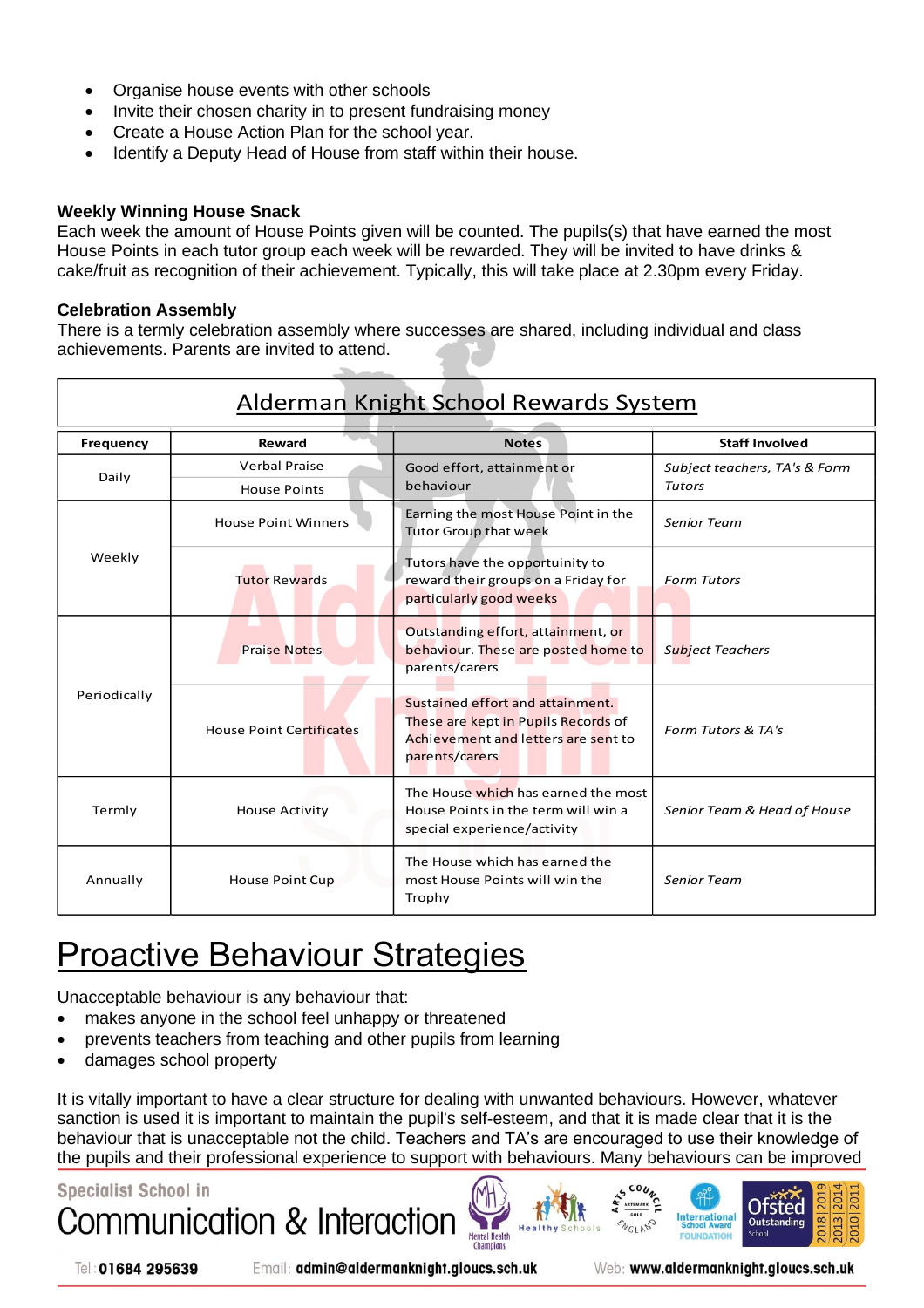by adjusting something within the learning environment to help the pupils access the learning better and achieve. If poor behaviour is consistent from a pupil, consider strategies such as: seating plans (or rearrange existing one); buddying up; differentiation; "chunking tasks". Initially whatever sanction is used it should be class-based and managed by the teacher.

It is very important to note that no sanctions are given for any behaviour that is directly attributable to the pupil's special educational needs. Therefore, the teacher must be confident that in their planning they have taken account of pupils individual learning needs and worked to overcome their specific barriers to learning so that the pupils are being presented with suitable learning challenges. The most effective strategy for supporting behaviour is by preventing it in the first place; and the best way to prevent poor behaviour is through excellent teaching which seeks to meet the needs of all pupils.

### <span id="page-8-0"></span>**Support and approaches used in school**

- The Pastoral Support Team will support staff with the planning and implementation of individual programmes for pupils.
- Staff will be identified to support specific pupils as necessary.
- The school has a Pastoral team that works with individuals and groups of pupils to help them develop strategies to manage their emotions more effectively and develop resilience.
- Small group sessions will be arranged [as the need is identified] to enable focused work to be carried out with pupils displaying challenging behaviours and social interaction difficulties.
- The school will work with other agencies and seek external support in order to support pupils, parents and staff.
- Teaching and support staff will meet specifically to discuss individual pupil behaviour and behaviour support plans will be used to help ensure clear, focused and consistent support for pupils
- 'Restorative Justice' principles will be used as appropriate.

Please note Restorative Justice refers to a process that resolves conflict. Communication and discussion of the impact of behaviour are a crucial part of the school's ethos and promotes telling the truth, taking responsibility and acknowledging harm as appropriate responses to conflict and in doing so creates accountability. Where conflict has occurred, it allows the pupil to see the impact of their behaviour but also allows the affected person the opportunity to see if they contributed to the conflict in anyway by their own behaviour. Both participants are then able to agree their own joint contract of how they are going to treat each other in the future, this gives them a personal stake in the success of the contract. Restorative Justice approaches can be used to resolve many different types of conflict. Within Alderman Knight School, it is standard practice; there is a not a set template to follow although the key features below should be considered:

**Respect** – for everyone by listening to other opinions and learning to value them

**Responsibility** – taking responsibility for your own actions

**Repair** – developing the skills within our school community so that its individual members have the necessary skills to identify solutions that repair harm and ensure that behaviours are not repeated

**Re-integration** – working through a supportive process that aims to solve the problem



Tel: 01684 295639

Email: admin@aldermanknight.gloucs.sch.uk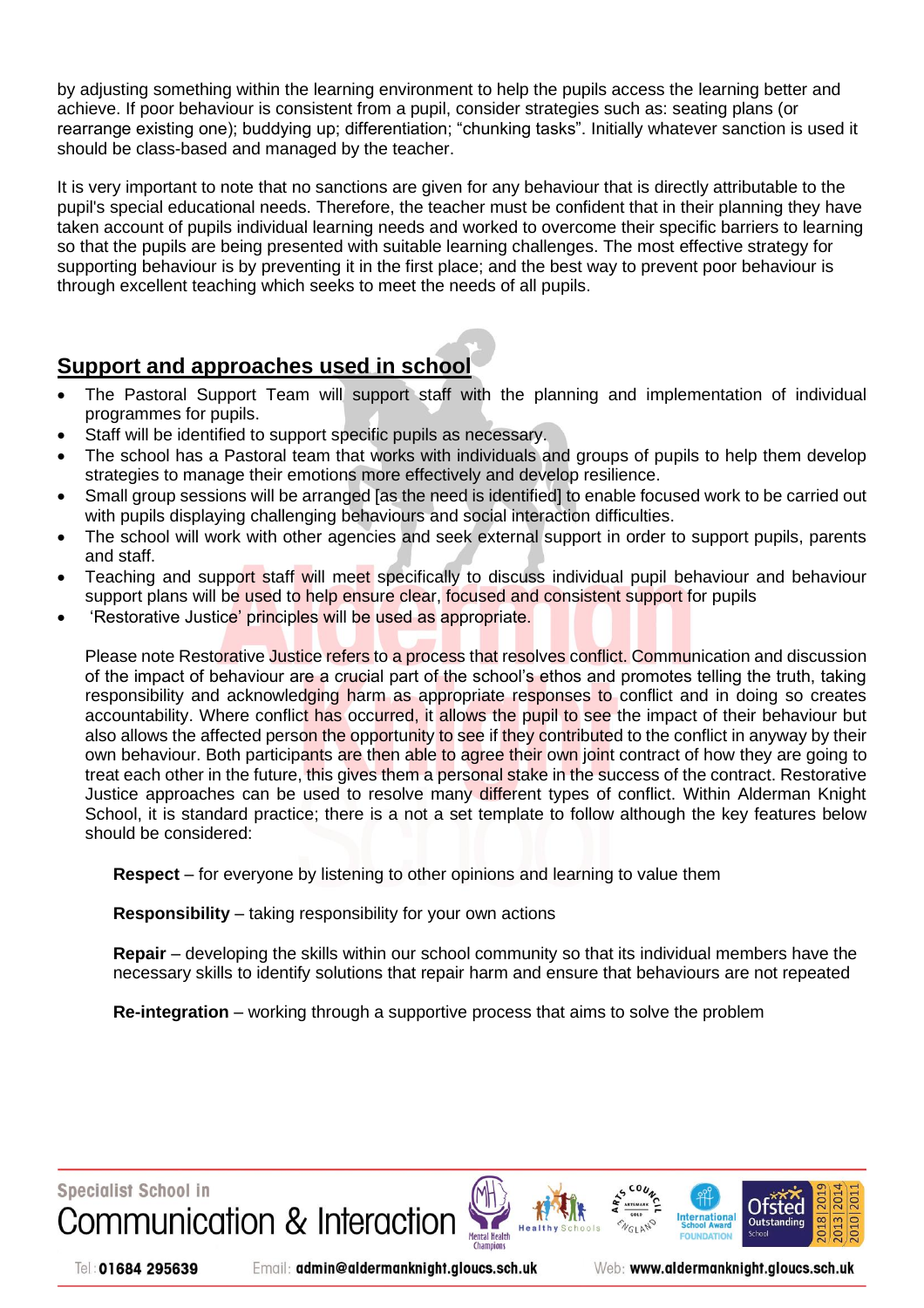## <span id="page-9-0"></span>**Sanction System**



## Alderman Knight School Sanction System

| <b>Sanction</b>                                                                                                                                                                                                                   | <b>Examples of Behaviour</b>                                                                                                                                  | <b>Action</b>                                                                                                            | Who                 |  |
|-----------------------------------------------------------------------------------------------------------------------------------------------------------------------------------------------------------------------------------|---------------------------------------------------------------------------------------------------------------------------------------------------------------|--------------------------------------------------------------------------------------------------------------------------|---------------------|--|
|                                                                                                                                                                                                                                   | Late                                                                                                                                                          |                                                                                                                          |                     |  |
| Friendly                                                                                                                                                                                                                          | Not Listening                                                                                                                                                 | Remind the pupil of the school rule and the<br>consequences to not following it                                          |                     |  |
| Warning                                                                                                                                                                                                                           | Not Following Instructions                                                                                                                                    |                                                                                                                          |                     |  |
|                                                                                                                                                                                                                                   | Disrupting the Lesson                                                                                                                                         |                                                                                                                          |                     |  |
| S <sub>1</sub>                                                                                                                                                                                                                    | Deliberately not Working                                                                                                                                      | Adopt in-class strategies                                                                                                |                     |  |
|                                                                                                                                                                                                                                   | Rudeness                                                                                                                                                      |                                                                                                                          | Teacher / TA        |  |
| Warning                                                                                                                                                                                                                           | Inappropriate Behaviour                                                                                                                                       | Record on Behaviour Manager                                                                                              |                     |  |
|                                                                                                                                                                                                                                   | Not Completing Work                                                                                                                                           |                                                                                                                          |                     |  |
| S <sub>2</sub><br>Final<br>Warning                                                                                                                                                                                                | Repeat of any of the above                                                                                                                                    | 5 minutes Time Out<br>Record on Behaviour Manager                                                                        |                     |  |
|                                                                                                                                                                                                                                   | Continuing of above Behaviours                                                                                                                                | 10 minute detention with the Teacher who gave the                                                                        |                     |  |
|                                                                                                                                                                                                                                   | Possessing Mobile Phones or Electricals                                                                                                                       | sanction to discuss behaviour and/or catch up on                                                                         |                     |  |
|                                                                                                                                                                                                                                   | Leaving Class                                                                                                                                                 | missed work                                                                                                              |                     |  |
| S <sub>3</sub>                                                                                                                                                                                                                    | Swearing/Offensive Behaviour                                                                                                                                  |                                                                                                                          | Teacher             |  |
|                                                                                                                                                                                                                                   | Intimidation                                                                                                                                                  | Equipment confiscated until the end of the day<br>(if sanction was given for possessing electricals)                     |                     |  |
|                                                                                                                                                                                                                                   | Damage to Property                                                                                                                                            |                                                                                                                          |                     |  |
|                                                                                                                                                                                                                                   | Aggressive Behaviour                                                                                                                                          | Record on Behaviour Manager                                                                                              |                     |  |
|                                                                                                                                                                                                                                   | Stealing                                                                                                                                                      |                                                                                                                          |                     |  |
| S <sub>4</sub>                                                                                                                                                                                                                    | 2 S3's in 1 day<br>(if in the same lesson steps S1-S3 need to have been<br>repeated)                                                                          | 20 minutes lunch time detention with Form Tutor<br><b>Form Tutor calls Parents</b><br><b>Record on Behaviour Manager</b> | Tutor               |  |
| Yellow                                                                                                                                                                                                                            | Profound instances of behaviours listed for S3's                                                                                                              | 1 day on report to the Form Tutor                                                                                        |                     |  |
| Report                                                                                                                                                                                                                            |                                                                                                                                                               | Call Pastoral Team on second S3                                                                                          |                     |  |
|                                                                                                                                                                                                                                   |                                                                                                                                                               | Further action at the discretion of Pastoral Team                                                                        |                     |  |
|                                                                                                                                                                                                                                   | 3 S3's in 1 day<br>(Pastoral Team should be called before this happens in<br>a single lesson)                                                                 | 1 day of break and lunch time detentions with a<br>member of the Pastoral Team                                           |                     |  |
|                                                                                                                                                                                                                                   | Severe instances of behaviours listed above or<br>incidents of:                                                                                               | <b>Pastoral Team to call Parents</b>                                                                                     |                     |  |
| S <sub>5</sub>                                                                                                                                                                                                                    | Stealing                                                                                                                                                      | 2 days on report to a member of the Pastoral Team                                                                        |                     |  |
|                                                                                                                                                                                                                                   | <b>Bullying</b>                                                                                                                                               |                                                                                                                          | Pastoral Team       |  |
| Orange<br>Report                                                                                                                                                                                                                  | Significant damage to property                                                                                                                                | Possible internal isolation                                                                                              |                     |  |
|                                                                                                                                                                                                                                   | Inappropriate Behaviour                                                                                                                                       |                                                                                                                          |                     |  |
|                                                                                                                                                                                                                                   | Possession of significant contraband                                                                                                                          | Record on Behaviour Manager                                                                                              |                     |  |
|                                                                                                                                                                                                                                   | Assault                                                                                                                                                       |                                                                                                                          |                     |  |
|                                                                                                                                                                                                                                   | Use of discriminatory language                                                                                                                                | Further action at the discretion of Pastoral Team                                                                        |                     |  |
|                                                                                                                                                                                                                                   | Poor S4 report                                                                                                                                                |                                                                                                                          |                     |  |
| S <sub>6</sub>                                                                                                                                                                                                                    | Very severe instances of behaviours listed above<br>(particularly in incidents of sexual or racial behaviour,<br>or harm caused to pupils, staff or property) | 2 days of break and lunch time detentions with a<br>member of the Pastoral Team                                          |                     |  |
|                                                                                                                                                                                                                                   |                                                                                                                                                               | Pastoral Team to call Parents                                                                                            |                     |  |
| Red<br>Report                                                                                                                                                                                                                     |                                                                                                                                                               | 3 days on report to the Head Teacher                                                                                     | <b>Head Teacher</b> |  |
|                                                                                                                                                                                                                                   | Poor S5 report                                                                                                                                                | Possible internal isolation                                                                                              |                     |  |
|                                                                                                                                                                                                                                   |                                                                                                                                                               | Further action at the discretion of Pastoral Team                                                                        |                     |  |
| Staff should use their professional judgement as to the severity of the behaviour when determining the level of sanction.<br>When applicable staff should aim to use this system progressively, starting with a friendly warning. |                                                                                                                                                               |                                                                                                                          |                     |  |

September 2021

Specialist School in Communication & Interaction







Tel: 01684 295639

Email: admin@aldermanknight.gloucs.sch.uk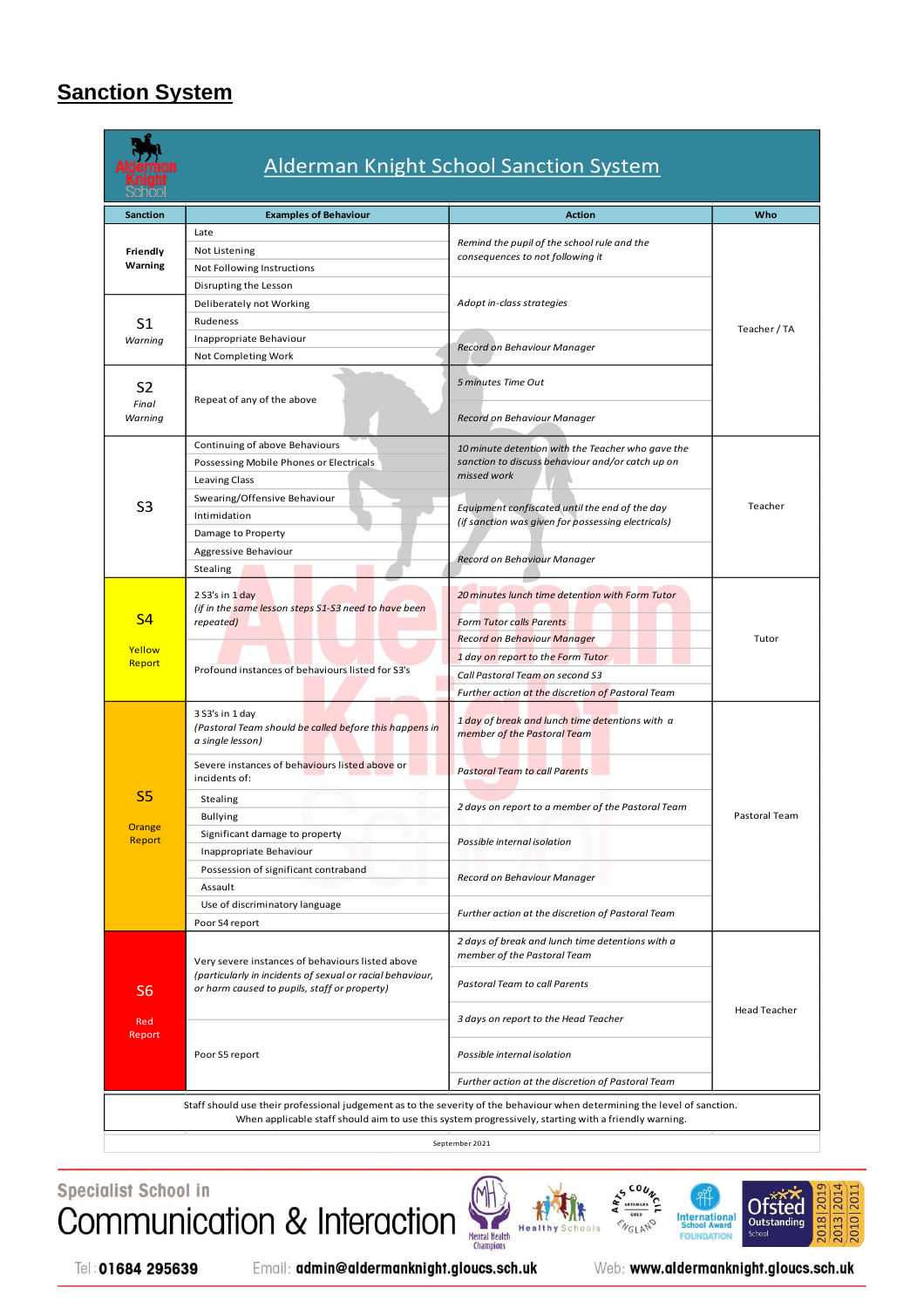When staff are determining the most appropriate sanction it is important to:

- check by asking that they understand why they are being talked to about their behaviour
- establish that they know the behaviour displayed is unacceptable
- explore the effect that behaviour has on others
- examine strategies for avoiding the same situation in the future
- encourage them to think of or offer some alternative strategies

Please note, that if an S3 is given then the behaviour system "resets" to S1 for that pupil; it does not immediately escalate to S4 (it does this the second time round). Pupils who receive an S3 may become frustrated and angry and they should usually be given time to process and understand that they have an S3 detention. Each pupil is different, but generally time and space should be given for a pupil to process the S3. When applicable staff should aim to use this system progressively, starting with a friendly warning. If the gradual process from verbal warning to S3 has been followed, then this should not be unexpected; adding another S3 to a pupil who is frustrated from receiving an S3 already is unlikely to address the behaviour; if staff feel that this situation is imminent then support/advice from pastoral team should be sought first wherever possible.

#### **Catch up Sessions**

Those pupils who were late to a lesson or who have not completed their work, through lack of application, may be required to 'catch up' on the work that was missed. This will be with the subject teacher. This is not 'classed' as a sanction or as a detention. If they are more than 5 minutes late to the lesson this would then be logged as a S1 sanction.

#### **Report Sheets**

Daily pupils report sheets are useful for a number of reasons:

- They support pupils in monitoring their own behaviour.
- Form tutors are able to monitor a pupils' behaviour more closely
- Staff are able to feedback to other staff and parents/carers.

Pupils or parents may request to have a report sheet or a praise chart if they feel it will help them monitor behaviour. However, these sheets are not intended to be used indefinitely. Contact is made with home each day a pupil is on report by the member of staff responsible.

**Specialist School in** Communication & Interaction







Tel: 01684 295639

Email: admin@aldermanknight.gloucs.sch.uk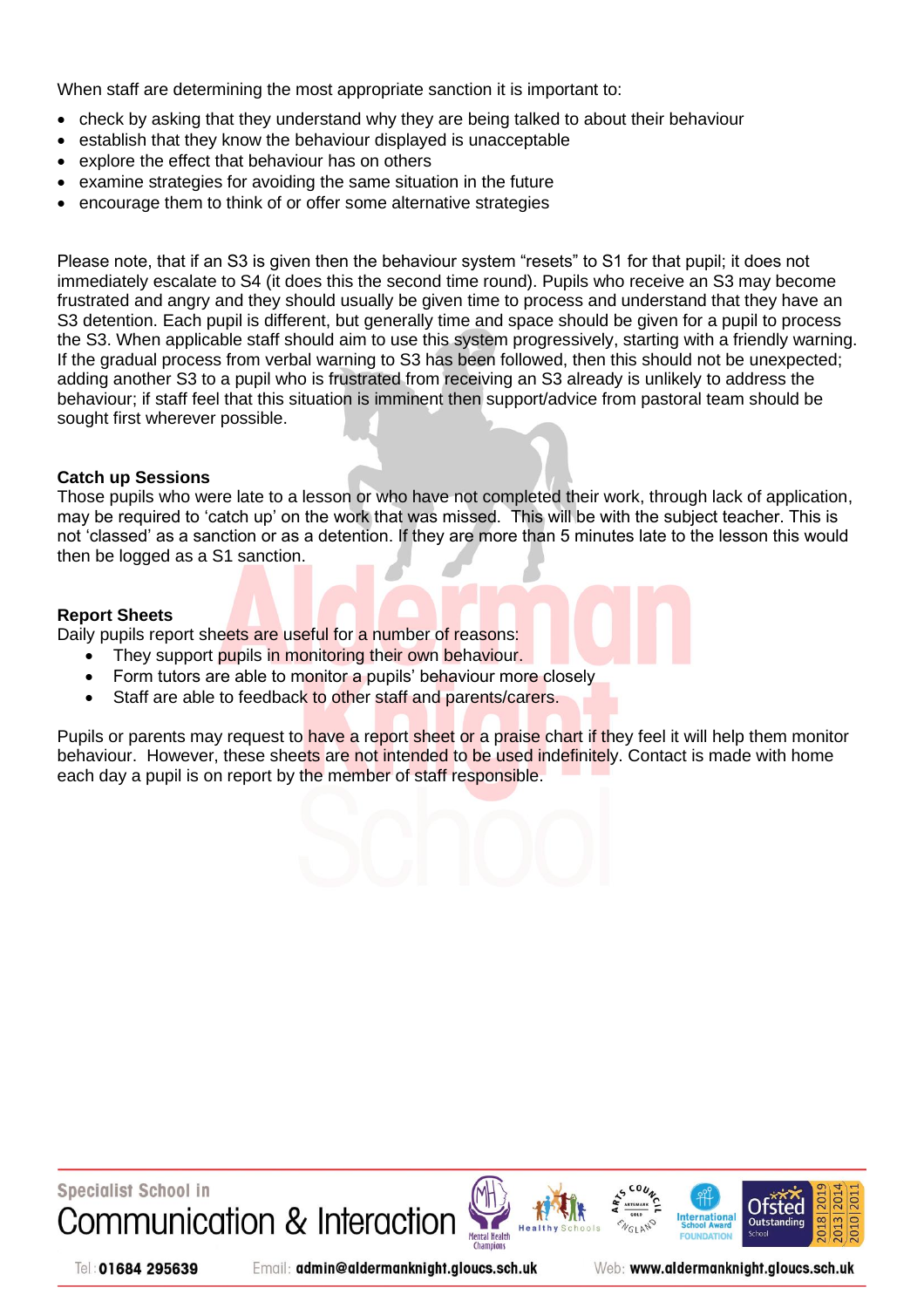## <span id="page-11-0"></span>Levels of Behaviour Support

At Alderman Knight School we use a range of plans to support our pupils, the processes to be followed to action these are listed below:



## **Levels of Behaviour Support**

All members of staff have a responsibility to support the behaviour and wellbeing of our pupils. The following outlines the process of how to plan for and support a pupil whose behaviour requires additional support alongside the behaviour system.

| Level 1                  | <b>Additional Tutor Support</b>                                                                            |  |  |  |  |
|--------------------------|------------------------------------------------------------------------------------------------------------|--|--|--|--|
|                          | Led by the Tutor Team                                                                                      |  |  |  |  |
|                          | Tutor team to meet to discuss the pupil and their behaviour                                                |  |  |  |  |
| $\overline{\phantom{0}}$ | The team should share strategies of what they feel may work to support the pupil to improve their          |  |  |  |  |
|                          | behaviour                                                                                                  |  |  |  |  |
| $\overline{\phantom{a}}$ | The tutor should gather feedback and thoughts from subject teachers, this in some circumstances may        |  |  |  |  |
|                          | require an interim report                                                                                  |  |  |  |  |
| $\overline{\phantom{a}}$ | The team should email staff to inform them of how best to support the pupil. This could possibly include a |  |  |  |  |
|                          | guidance document for all staff or for staff that come in contact with the pupil                           |  |  |  |  |
|                          | Tutor team should collect data on the behaviour to see if there is an improvement or a pattern             |  |  |  |  |
| $\overline{\phantom{a}}$ | Parents/carers should be made aware of the concerns and the strategies that are being put in place to      |  |  |  |  |
|                          | support the pupil                                                                                          |  |  |  |  |
|                          | Ala Canceral calant na adalaha lagu chutatanan                                                             |  |  |  |  |

- No formal plan needs to be written

| Level 2                                                                                                                                                                                                                                                                       | <b>Tutor Support Plan</b>                                                                                                                                                                                                                                                                                                                                                                                                                                                                                                                                                                                                                                                                                                                                                                                                                                                                                                                                                                                                                                                                                                                                                                                                                                                                      |  |  |  |  |  |
|-------------------------------------------------------------------------------------------------------------------------------------------------------------------------------------------------------------------------------------------------------------------------------|------------------------------------------------------------------------------------------------------------------------------------------------------------------------------------------------------------------------------------------------------------------------------------------------------------------------------------------------------------------------------------------------------------------------------------------------------------------------------------------------------------------------------------------------------------------------------------------------------------------------------------------------------------------------------------------------------------------------------------------------------------------------------------------------------------------------------------------------------------------------------------------------------------------------------------------------------------------------------------------------------------------------------------------------------------------------------------------------------------------------------------------------------------------------------------------------------------------------------------------------------------------------------------------------|--|--|--|--|--|
|                                                                                                                                                                                                                                                                               | Led by the Tutor Team                                                                                                                                                                                                                                                                                                                                                                                                                                                                                                                                                                                                                                                                                                                                                                                                                                                                                                                                                                                                                                                                                                                                                                                                                                                                          |  |  |  |  |  |
| $\qquad \qquad -$<br>$\overline{\phantom{a}}$<br>$\overline{\phantom{a}}$<br>$\overline{\phantom{a}}$<br>$\overline{\phantom{a}}$<br>$\overline{\phantom{a}}$<br>$\overline{\phantom{a}}$<br>$\overline{\phantom{a}}$<br>$\overline{\phantom{a}}$<br>$\overline{\phantom{a}}$ | If the strategies implemented at Level 1 are unsuccessful the tutor team should ask to meet with their<br>assigned member of the Pastoral Team to support the following actions to be put in place:<br>The tutor should gather feedback and thoughts from subject teachers, this in some circumstances may<br>require an interim report.<br>Proactive strategies should be shared and the data already collected should be reviewed<br>Further strategies are discussed and a Tutor Support Plan should be devised.<br>These plans identify the key behaviours and how staff should support the pupil when displaying these<br>behaviours.<br>5 Key Points should also be included. The Tutor Support Plan will also identify how data is collected.<br>Regular meetings should be held to review the progress of the plan. The Tutor Team and designated<br>member of the Pastoral Team should attend these meetings.<br>The pupil and their parents/carers should be aware that they are on a plan and the strategies that are<br>being implemented.<br>It may be appropriate for the pupil to be on daily report to their tutor<br>This plan will be continually reviewed by the team, and should be formally reviewed at least termly.<br>Pastoral Team to give ongoing advice and review. |  |  |  |  |  |



Tel: 01684 295639

Email: admin@aldermanknight.gloucs.sch.uk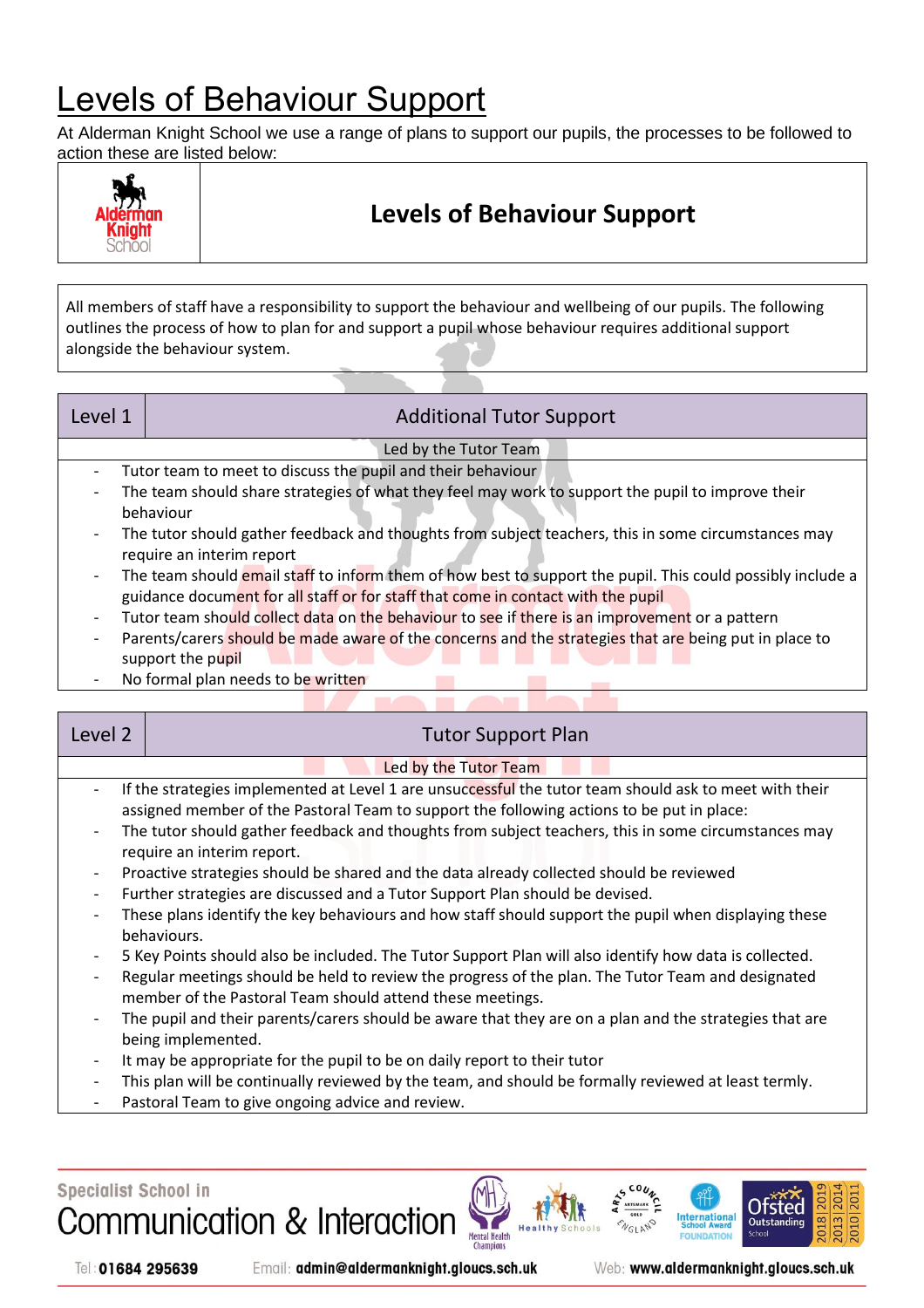| Level 3<br><b>Behaviour Support Plan</b> |                                                                                                            |  |  |  |
|------------------------------------------|------------------------------------------------------------------------------------------------------------|--|--|--|
|                                          | Led by the Pastoral Team                                                                                   |  |  |  |
|                                          | If the strategies implemented at Level 2 are unsuccessful then the Pastoral Team will propose a Behaviour  |  |  |  |
|                                          | Support Plan.                                                                                              |  |  |  |
| $\overline{\phantom{a}}$                 | The Pastoral Team will meet with members of the Tutor Team to discuss further strategies to be             |  |  |  |
|                                          | implemented. They will also review the data that has been collected.                                       |  |  |  |
| $\overline{\phantom{a}}$                 | A member of the team will conduct observations in class.                                                   |  |  |  |
| $\overline{\phantom{a}}$                 | The plan should include a breakdown of all the key observed/challenging behaviours and the proactive       |  |  |  |
|                                          | strategies being used and/or suggested to be used to reduce the challenge and risk from the behaviours.    |  |  |  |
| $\overline{\phantom{a}}$                 | SMART targets should be introduced for the pupil, if appropriate.                                          |  |  |  |
| $\overline{\phantom{a}}$                 | Parents will be contacted by the Pastoral Team and asked to meet in school if appropriate. It is important |  |  |  |
|                                          | for them to feel as much a part of it as possible so as to engage them and ensure they feel not only       |  |  |  |
|                                          | consulted but also part of the solution moving forwards.                                                   |  |  |  |
| $\overline{\phantom{a}}$                 | The pupil will be assigned a 'key worker' in the Pastoral Team. They will be the primary liaison with      |  |  |  |
|                                          | parents regarding the pupil's behaviour.                                                                   |  |  |  |
| $\overline{\phantom{a}}$                 | It is likely the pupil to be on daily report to their 'key worker'                                         |  |  |  |
|                                          | When the plan has been devised the pupil should meet with their 'key worker' (and member of the tutor      |  |  |  |
|                                          | team if appropriate). At this meeting the plan should be discussed with the pupil. The pupil can make      |  |  |  |
|                                          | suggestions of supportive measures that should be added to the plan.                                       |  |  |  |
| $\overline{\phantom{a}}$                 | Detailed data should be collected by the tutor team and analysed by the 'key worker'. Updates need to be   |  |  |  |
|                                          | presented at Pastoral Team Meetings.                                                                       |  |  |  |
| $\overline{\phantom{a}}$                 | The plan is initially reviewed after 6 weeks and then will be formally reviewed 3 times a year. Parents    |  |  |  |
|                                          | should have an active role in the formal review.                                                           |  |  |  |

| Level 4                                                                                                                             | Pastoral Support Plan                                                                                      |  |  |  |  |  |
|-------------------------------------------------------------------------------------------------------------------------------------|------------------------------------------------------------------------------------------------------------|--|--|--|--|--|
|                                                                                                                                     | Led by Clare Steel, Head Teacher                                                                           |  |  |  |  |  |
| This plan is to be introduced when a pupil's behaviour or conduct raises concerns on whether we are the<br>$\overline{\phantom{a}}$ |                                                                                                            |  |  |  |  |  |
|                                                                                                                                     | most appropriate placement for them                                                                        |  |  |  |  |  |
| $\overline{\phantom{a}}$                                                                                                            | A meeting is held in which the Head Teacher, member of the Pastoral Team, Parents and the Pupil attend.    |  |  |  |  |  |
|                                                                                                                                     | A plan is outlined detailing expectations of the pupil, how the school will provide additional support the |  |  |  |  |  |

- pupil and how the parents will provide additional support for the pupil
- The pupil will be on report to either their 'Key Worker' or a member of the Senior Team
- A signed copy of the plan and any updates should be kept in their file in the Archive Room
- Detailed data will be collected.
- This plan will be formally reviewed every 6 weeks.

#### **Reducing Support & Exit Strategies**

If a pupil shows significant improvement between reviews of a plan, then staff should always consider reducing the level of support. In all cases this will be a gradual reduction through the levels. Therefore, a pupil who has shown significant improvement on a Behaviour Support Plan will then be placed on a Tutor Support Plan. Parents and the pupil are to always be informed of this.



Tel: 01684 295639

Email: admin@aldermanknight.gloucs.sch.uk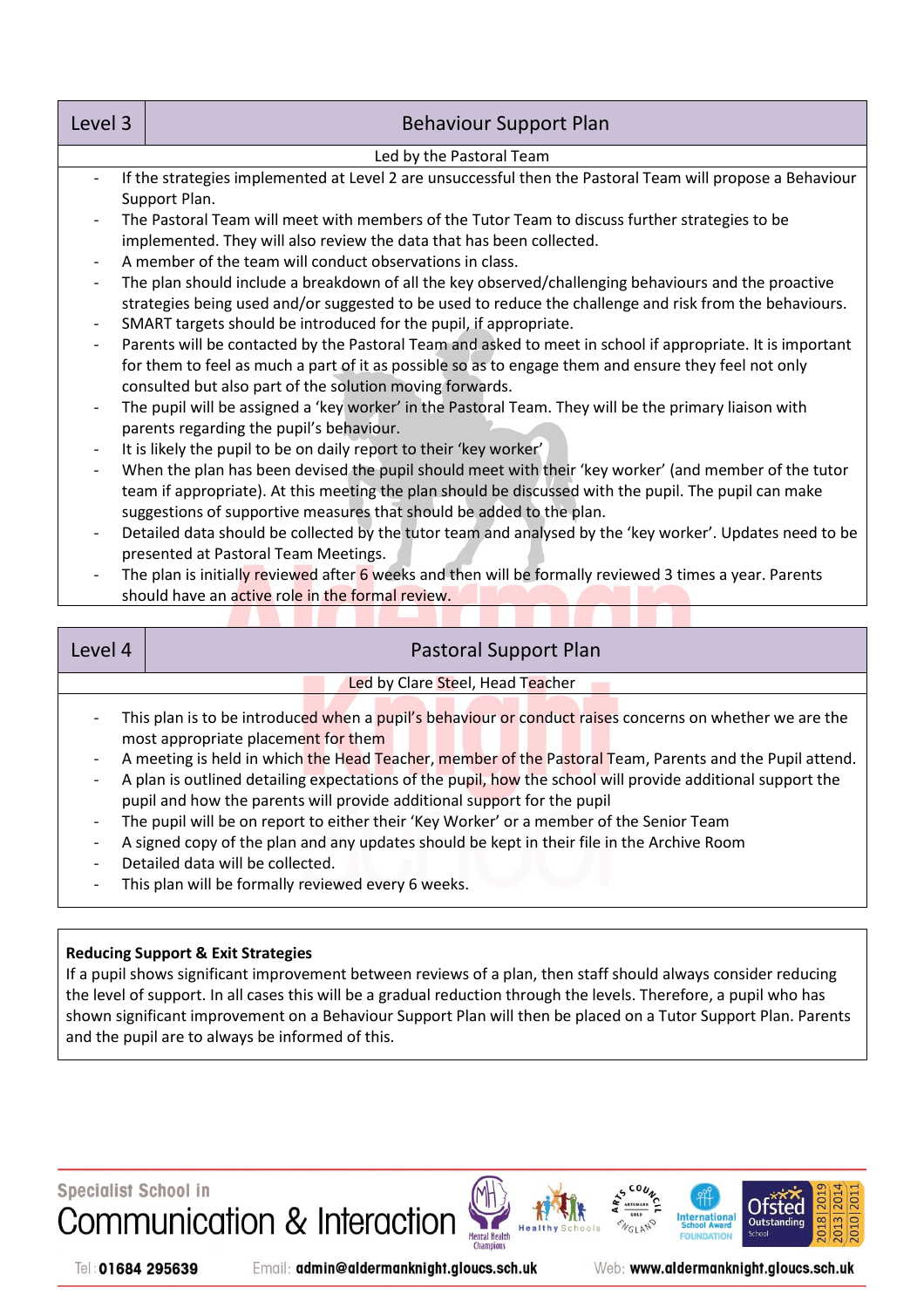#### **Wellbeing Support Plans**

In circumstances where a pupil's poor mental or emotional health requires a detailed support plan, the Pastoral Team will devise a Wellbeing Support Plan. These plans are bespoke documents that should involve input from the pupil, school, parents/carers and any relevant external agencies (such as medical or social care).

## <span id="page-13-0"></span>Recording of Information

At Alderman Knight we use 'Behaviour Manager' for recording information relating to pastoral events. Specifically, we log records of sanctions, serious incidents (such as bullying, racism and sexual behaviour), house points.

Any safeguarding or records of concern are logged on CPOMS, further information is in the Safeguarding Policy.

## <span id="page-13-1"></span>Positive Handling & Restraint

Despite creating the right environment and providing pastoral care and opportunities for mentoring, the nature of some of our pupils means that there will be times when challenging behaviours occur.

#### **All staff will receive professional development and will be assessed to ensure their competency to use approved methods of positive handling.**

When a pupil is at risk of harm or at risk of harming others, staff are trained in techniques using the Team Teach approach. In all cases where positive handling is necessary, **minimum reasonable force** should be used to exercise your 'duty of care' to the pupils and should only be used as a last resort. In the event of a physical attack, staff have the right to defend themselves, though withdrawing to a safe distance might be the best option whilst ensuring that other people are safe. For teaching staff, the duty of care is set out in the school Teachers Pay and Conditions Document, as well as the Teachers Standards.

Our definitions of terminology and procedure related to restraint and restrictive intervention:

#### **Time-Out**

Pupils are encouraged to take a 'Time-Out' when they need a break from the demands of a classroom environment. Typically, they will spend 5 minutes taking a walk or at their specified location. Often this is a very successful method of de-escalating behaviour and usually prevents further sanctions or confrontation in the classroom.

A 'Time-Out' at Alderman Knight is not a restrictive practice or a punishment. It is a means of teaching pupils that if they feel that their behaviour will escalate in a certain situation, there is always the option to remove themselves from that situation. It also promotes self-regulation.

#### **A Guide**

When a pupil is being physically directed to a location by staff. The staff member does not apply any force and the pupil is not resisting or displaying only minimal resistance. A common guide is a hand on the pupil's shoulder but 'Team Teach' affiliated guides can also be used. Please see Appendix 1 for further information on the guides used at Alderman Knight School.



Tel: 01684 295639

Email: admin@aldermanknight.gloucs.sch.uk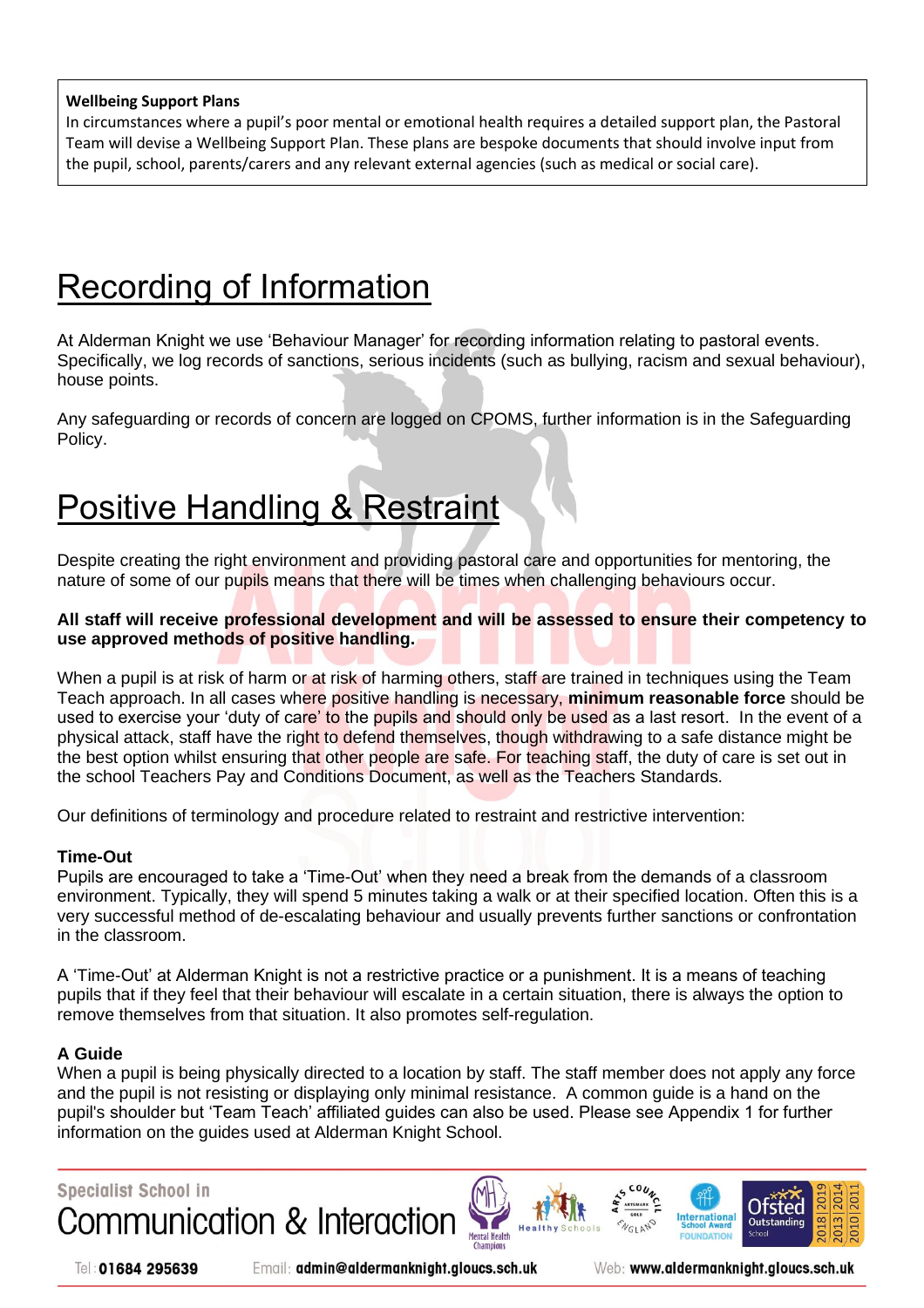#### **Physical Intervention**

No legal definition of reasonable force exists however for the purpose of this policy and the implementation of it at Alderman Knight School:

- Positive Handling uses the minimum degree of force necessary for the shortest period of time to prevent a pupil harming himself, herself, others or property.
- The scale and nature of any physical intervention must be proportionate to both the behaviour of the individual to be controlled, and the nature of the harm they might cause. The level of compliance from the pupil determines whether or not the interaction is an intervention or a control/restraint.

#### **Authorised Staff**

At Alderman Knight School all teaching staff and learning support staff receive training and are authorised to use reasonable force within the context of The Education and Inspections Act 2006, The Use of Reasonable Force to Control and Restrain Pupils'.

The school offers training for all authorised staff.

#### **Training**

Training for designated staff will be made available and will be the responsibility of the Head Teacher.

No member of staff will be expected to undertake the use of reasonable force without appropriate training.

All the techniques used take account of a pupils';

- age
- gender
- level of physical, emotional and intellectual development
- special needs
- social context

They should also provide a gradual, graded system of response.

#### **Types of Incident**

The incidents described in The Education and Inspections Act 2006 The Use of Reasonable Force to Control and Restrain Pupils fall into three broad categories:

- − Where action is necessary in self-defence or because there is an imminent risk of injury.
- − Where there is a developing risk of injury, or significant damage to property.
- − Where a pupil is behaving in a way that is compromising good order and / or discipline.

All restraints used follow 'Team Teach' guidance, (please see Appendix 1 for restraints authorised for use at Alderman Knight School), and will never impact on pupil's airways, breathing or circulation. Staff will constantly reassess their physical engagement so they are in the safest position possible. Team Teach techniques seek to avoid injury to the pupil, but it is possible that bruising or scratching may occur accidentally, and these are not to be seen necessarily as a failure of professional technique, but a regrettable and infrequent "side-effect" of ensuring that the pupil remains safe.

A member of SLT/Pastoral team will be called to manage and support an incident.

After a physical intervention is used the pupil will be monitored for signs of emotional or physical distress.



Email: admin@aldermanknight.gloucs.sch.uk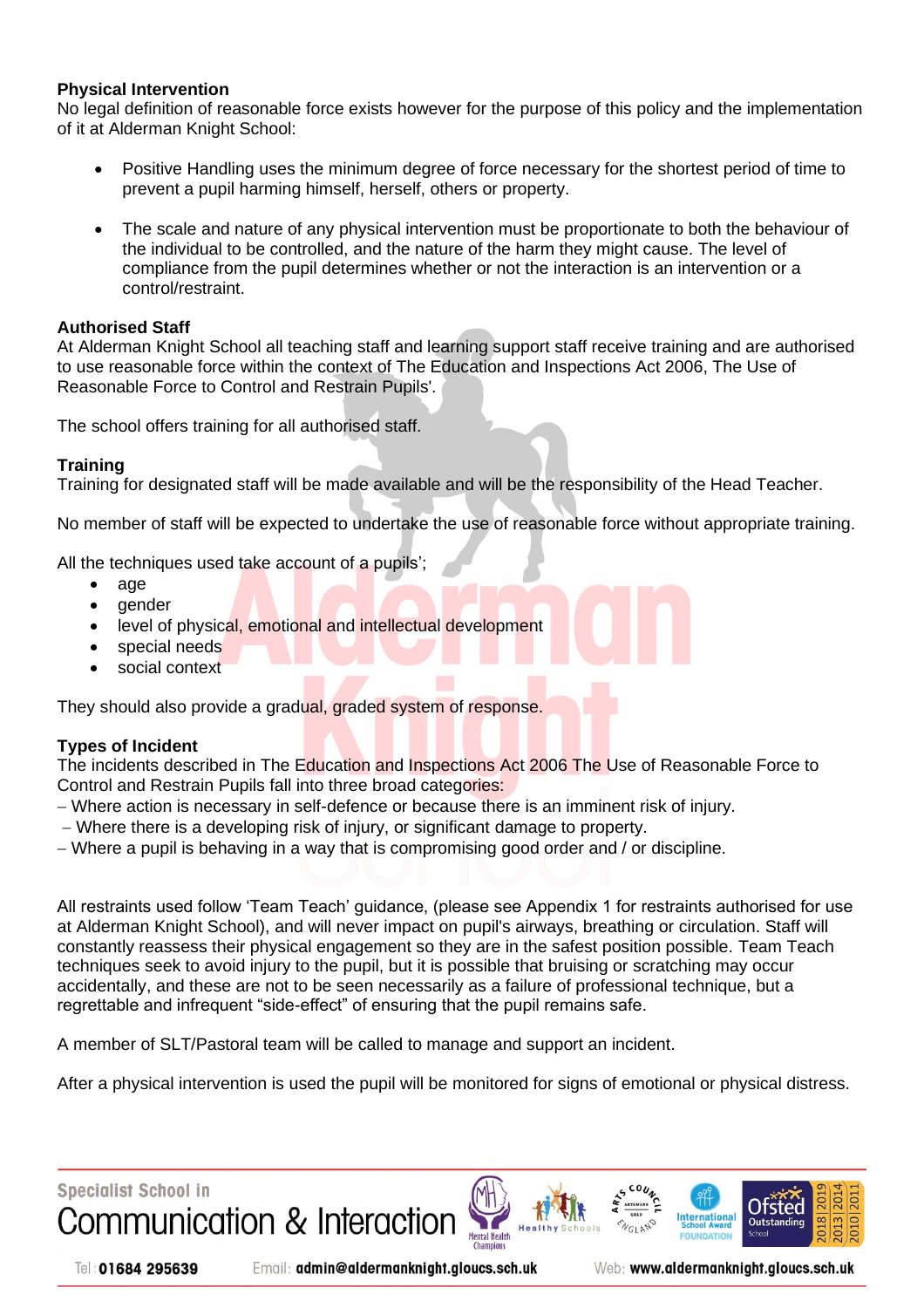After the use of physical intervention those involved should record the incident on CPOMS by the end of the day. There should be a formal debrief with Head Teacher and a written record is kept detailing this debrief.

The following day the restrained pupil should have a session with the Pastoral Support Manager who will provide mentoring and to evaluate their feelings about the incident. The pupil's responses should then be documented. The pupils will also be offered on-going mentoring if required.

Parents are informed of any use of physical intervention. A review of the pupils Tutor/Behaviour Support Plan and a Risk Assessment will also take place.

#### **Isolation**

An isolation or 'Internal Seclusion' is when a pupil has their lessons separate from their class for a prearranged period of time, often a day. Isolations are typically used when a pupil has had a significant dispute with another pupil and these pupils need time apart in order to calm. This is generally to reduce the risk of a re-occurrence. During these isolations pupils are taught by a member of staff and have their break times at different times. This is so that the pupils still has access to time outside, but is not interacting with other pupils. The decision to isolate a pupil for a school day is always made in collaboration between the Senior Team and the pupils' parents/carers.

Isolation is always a short-term measure, specifically to support our pupils settle after a significant incident. It is never used as a long-term intervention. All isolations are recorded on 'Behaviour Manager' together with information as to why isolation was appropriate. Pupil feedback is sought after time in isolation along with a report of their time; the reports are shared with parents and carers.

#### **Safe Space**

Safe-spaces are areas of the school where pupils can be escorted to give them time to calm down or to prevent injury to themselves or others. They will only be used in line with an individual's behaviour plan or strategies to manage extreme challenging behaviour.

In certain situations, it may be relevant to request a pupil or, through positive handling, move a pupil to a 'safe-space'. The school does not have a specific Safe Space room although there are a number of quiet, non-threatening spaces where a pupil might be taken to help them calm, e.g. library, meeting room, sensory room.

At no time will a pupil be left unsupervised and pupils will be observed at all times. Staff will actively encourage a pupil to 'calm' using taught techniques (Team Teach training) and knowledge of the child. As soon as is reasonable and safe the pupils will return to class. A record is added on Behaviour Manager whenever a 'safe space' is used in this way, including details of why the space was used; which space was used; and how long for.

An individual pupil may take themselves to a particular 'safe-space' as a learnt strategy to manage their own frustrations, anxiety or behaviour; this will be agreed in their behaviour support plan. If this happens then a member of staff will monitor and observe, following the guidance as above.

The Primary Phase has a room often used when a pupils' behaviour needs to calm and de-escalate. Occasionally our pupil's behaviour escalates to the point when they are being physically aggressive with staff, pupils and property. The purpose of the Primary Quiet Room is to provide a space in which there are no opportunities to engage in this behaviour, giving the pupils the opportunity to calm. Pupils can leave this room of their own volition, unless it is likely they will be a danger to themselves or others. This strategy has been implemented to avoid the use of physical restraint as this method is significantly safer and less intrusive for the pupils. As detailed above a record is added on Behaviour Manager when this space is used too.

**Specialist School in** 

Communication & Interaction





Tel: 01684 295639

Email: admin@aldermanknight.gloucs.sch.uk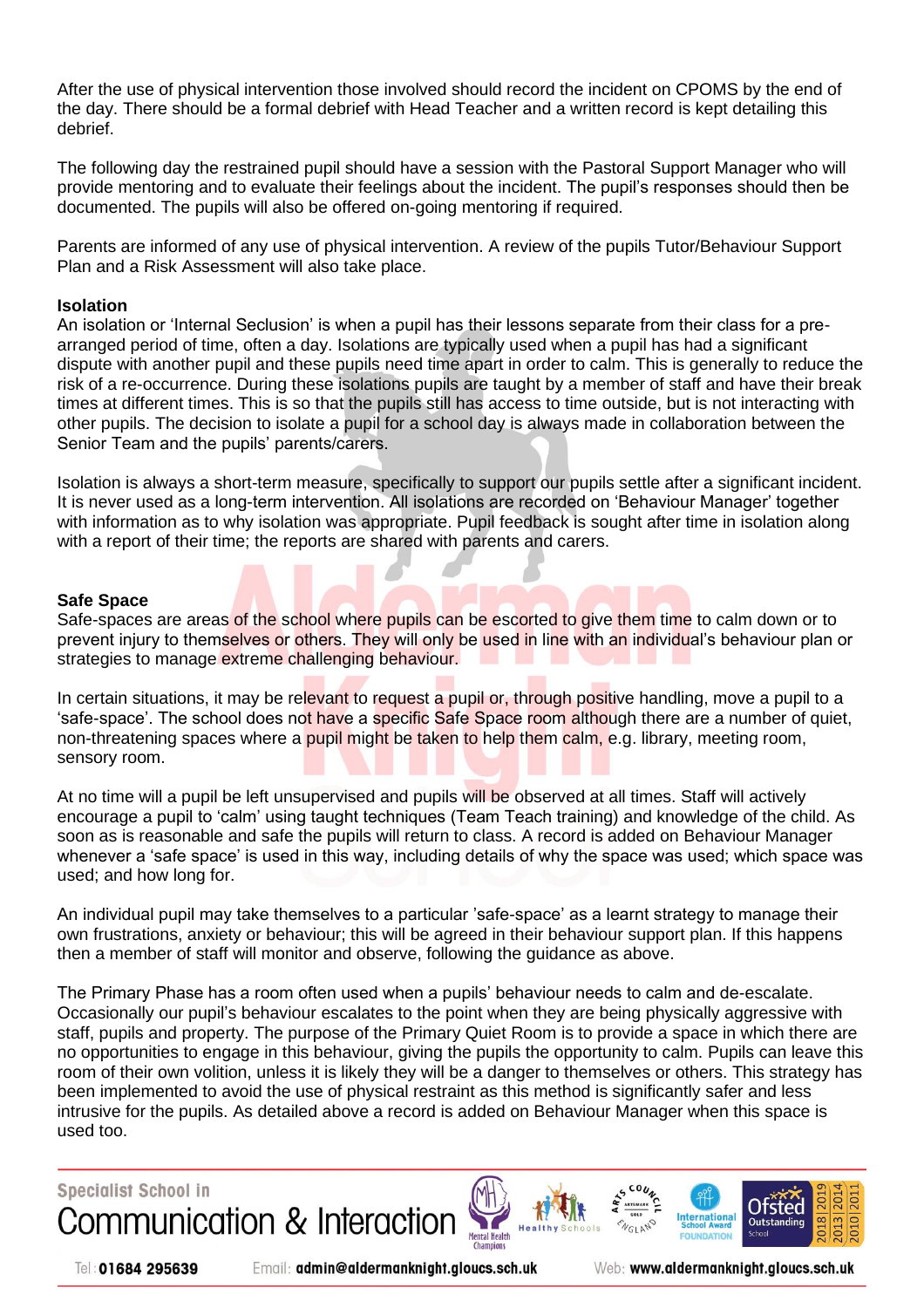#### **Blanket Restrictions**

Alderman Knight does not use 'blanket restrictions' by always locking classroom doors or restricting access to outside space. Any restrictions implemented are used sparingly for a specific purpose and for short periods of time. When implemented the restrictions are used in order to protect our pupils and staff.

#### **Prohibited Sanctions**

The Childrens' Act 1989 specifically prohibits the use of the following

- corporal punishment
- deprivation of food or drink
- the use or withholding of medication, medical or dental treatment
- intentional deprivation of sleep
- requiring pupils to wear distinctive or inappropriate clothing
- the restriction of visits or communication
- the use of accommodation to restrict physically the liberty of the child
- imposition of fines
- intimate physical searches

#### **Legal and Legislative Compliance**

All our policy and practice relating to restraint and restriction of liberty has taken into consideration and is compliant with the following:

- Children's Act 1989
- Education and Inspections Act 2006
- Equality Act 2010
- Health and Safety at Work Act 1974
- Human Rights Act 1998
- Mental Capacity Act 2005
- Mental Health Act Codes of Practice 2015
- Positive environments where pupils can flourish (Ofsted) 2018
- Reducing the Need for Restraint and Restrictive Intervention (DfE) 2017 *Draft Consultation*
- Searching, Screening and Confiscation (DfE) 2018
- Keeping Children Safe in Education 2020

#### **Physical Intervention and Risk Assessments**

Physical contact which may be reasonably expected to be used at Alderman Knight School would be either in the context of pastoral care or as an intervention in an extreme, challenging situation. Whenever it is foreseeable that a pupil might require a restrictive physical intervention, a risk assessment should be carried out which identifies the benefits and risks associated with the application of different intervention techniques with the pupils.

Assessing and managing risk is central to the process of deciding whether to use physical force and ensuring that it is both reasonable and proportionate to the circumstances. Where it is known that a pupil is likely to present severe behaviour difficulties, a formal assessment of the risks involved will assist staff in judging the benefits and risks of any proposed intervention for staff, the pupils concerned and others.

This risk assessment must be undertaken by a competent person i.e. one who knows the process of risk assessment and who has sufficient knowledge about the pupil and his/her behaviour to enable them to make objective decisions on the appropriate control measures to utilise.



Tel: 01684 295639

Email: admin@aldermanknight.gloucs.sch.uk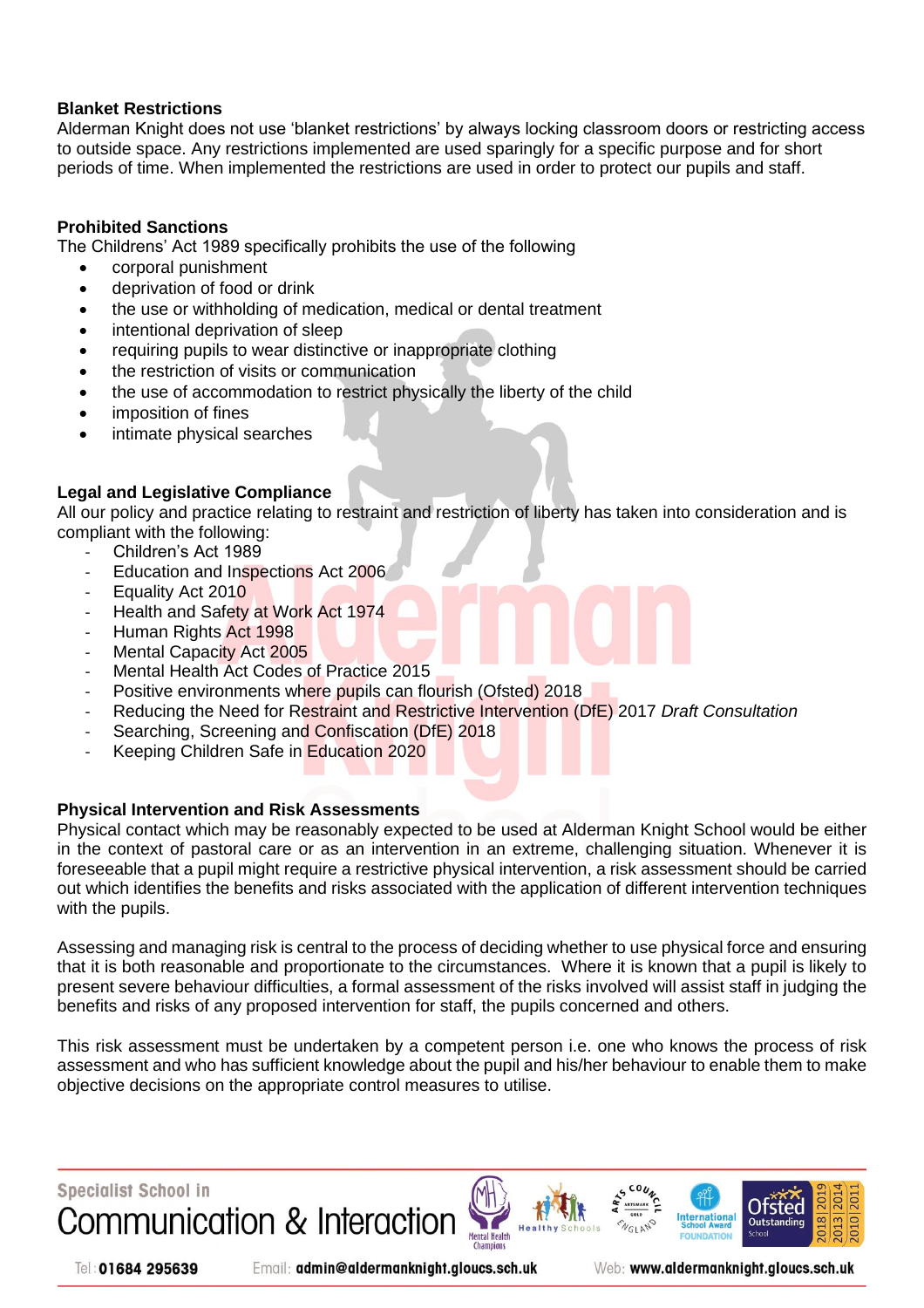In the event that risks are thought to be serious for the pupil or others, a written assessment of the risks and the considered control measures, which may be required in order to reduce the risk to the pupil and others, should be made.

If a physical intervention happens with a pupil without a risk assessment, then an informal (dynamic) risk assessment should be done at the time, assessing the benefits and risks associated with the application of different intervention techniques with the pupils at the time of the intervention. Once the situation is resolved then a risk assessment should be formally completed and put on the pupil's file.



Specialist School in Communication & Interaction







Tel: 01684 295639

Email: admin@aldermanknight.gloucs.sch.uk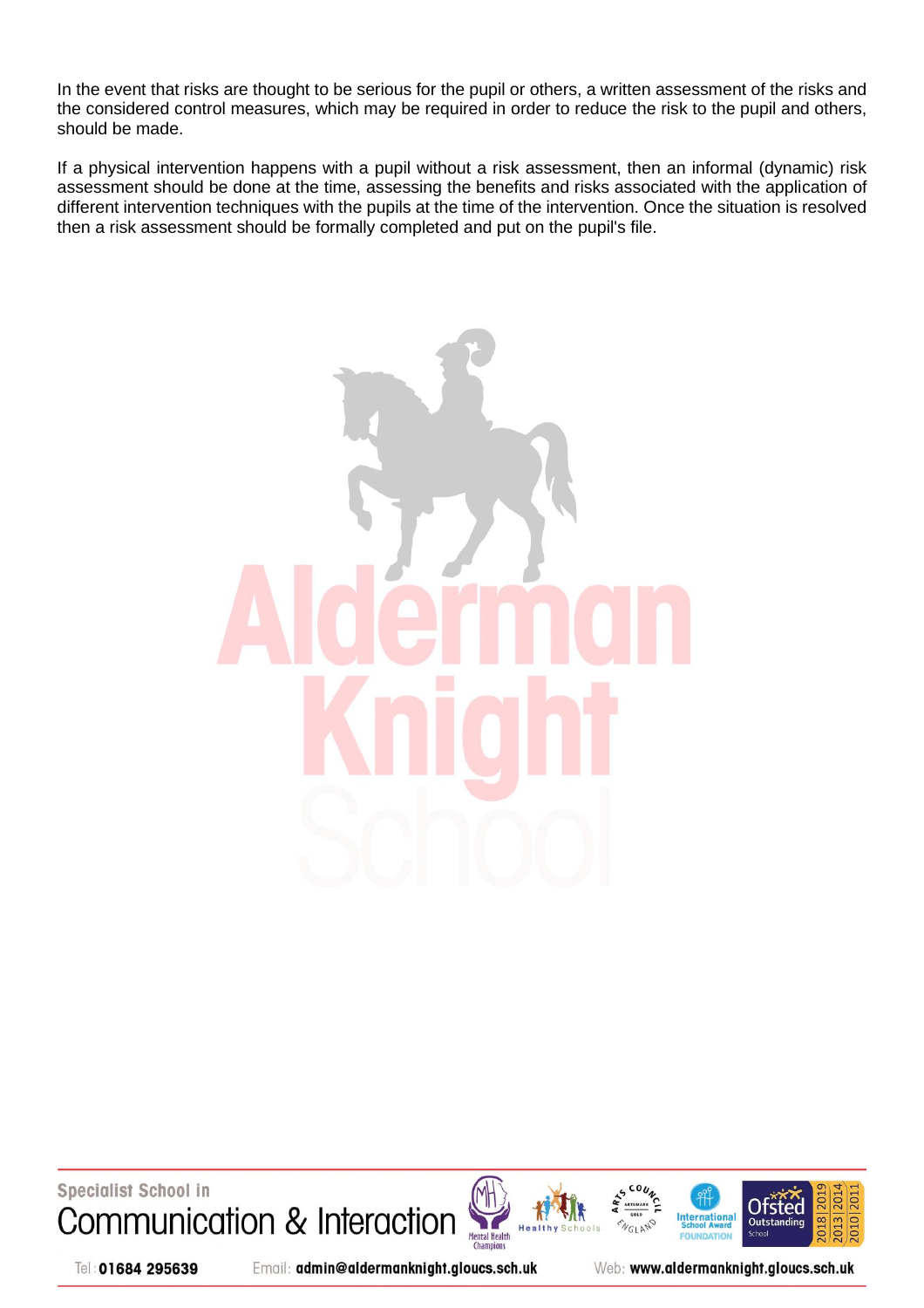### <span id="page-18-0"></span>**Serious Incidents**

It is crucial that the staff judge the level of danger (risk assessment) and act accordingly, (e.g., danger to pupils, others, staff, equipment or buildings).

#### **Actions to be taken**

- Get additional support. Use other staff/members of class as appropriate or contact reception to get additional support.
- Remove the pupil or the rest of the pupils from the situation if necessary.
- Allow pupils causing concern (and staff if necessary) time away from the learning environment.
- At an appropriate time speak to pupils.
- Depending on the seriousness of the incident the pupil will be isolated from other pupils. An S6 will need to be completed. This will be done by the staff most closely involved with the incident in the first instance and will give an overview of what happened. The Head Teacher will be made aware of the incident and depending on the gravity it may be decided to exclude the pupils for a fixed term. If this is the case parents/carers will be invited to meet with the head teacher.
- The sanction for S6 may include a period of isolation (please see definition above). The pupil will be put on a report during this time which will be monitored by the Head Teacher and parents will receive feedback about the report.
- If isolation is considered to be appropriate, the pupil will work away from the class 1:1 with a teaching assistant. The length of this will be determined through discussion of incident and attitude/ behaviour of the pupil. The pupil on returning to class will be on report to the Head Teacher. Pupils in isolation will continue to have a morning and lunchtime break. However, this will take place after the normal school break when the pupils will be supervised 1:1 by a member of staff. Parents will receive feedback about the report.
- Pupils may be excluded for a fixed period (i.e.3 Days) at the discretion of the Head Teacher.
- In all cases the pupils will be put on report. The length of time will depend upon the incident and the response of the pupils. At the end of the report period the member of staff monitoring the report must review progress and comment on the report form.
- For all reports the length of time on report will be dependent on feedback from staff.
- If further incidents occur or the incident resulted in an exclusion, parents will be invited into school to a specific meeting during which a Pastoral Support Plan will be drawn up that aims to support the pupil and try to minimise the risk of exclusion from school.

### <span id="page-18-1"></span>**Racist Incidents**

The following procedures should be followed, if appropriate.

- Discussion with pupils
- Victim counselled
- Formal discussion between the pupil and the Head Teacher
- Pupil further dealt with according to school disciplinary code and potentially sent home
- Letters to parents, parental interview to be arranged
- Follow-up work initiated: individual/class/year group/whole school

### <span id="page-18-2"></span>**Sexting Incidents**

The following procedures should be followed, if appropriate. (Please see appropriate section in the Anti-Bullying & Hate Policy and Safeguarding Policy)

**Mental Health** 

### **Specialist School in**

Communication & Interaction

Tel: 01684 295639

Email: admin@aldermanknight.gloucs.sch.uk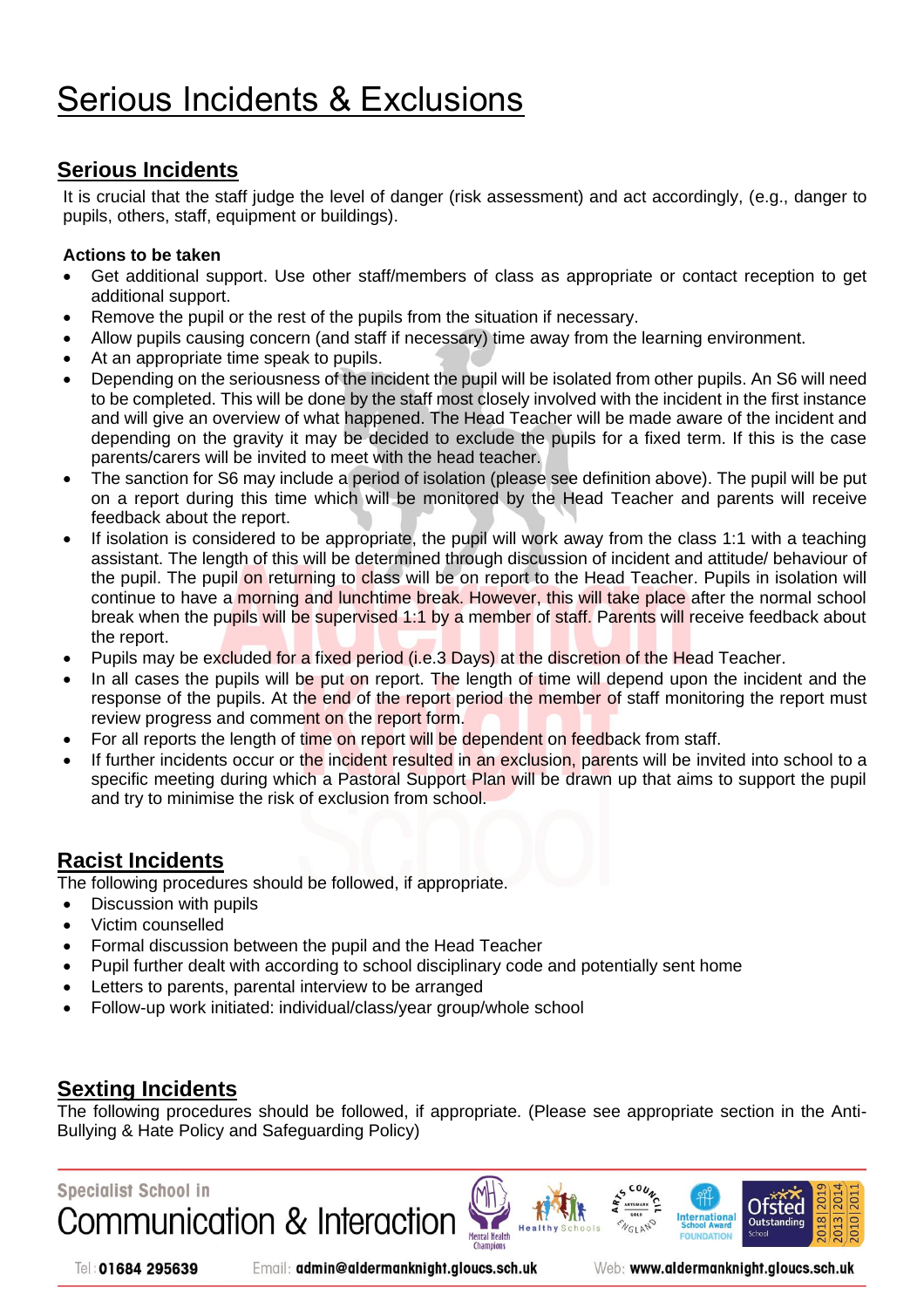If a pupil tells a member of staff they've been involved with sexting, it's important to remain calm and be understanding. Staff should follow the school's policy and procedures.

Try and find out:

- if it's an image, video or message
- how the pupil is feeling
- how widely has the image been shared and with whom
- if there were any adults involved
- if it's on a school or personal device

If the images were not intended to cause harm and the pupils involved have given consent, the decision can be made to handle the incident within the school.

Avoid looking at the image, video or message. If it's on a device belonging to the school, it needs to be isolated so that nobody else can see it. This may involve blocking the network to all users.

Details of the incident and the actions taken must be recorded in writing by the person responsible for Safeguarding within the school.

Contact the police and pupils' social care if:

- somebody involved is over the age of 18 or under the age of 13
- there are concerns about the ability to give consent
- the images are extreme or show violence
- the incident is intended to cause physical or emotional harm
- there's reason to believe that the pupil has been blackmailed, coerced or groomed

If there is the possibility a child is in immediate danger - call the police on 999.

#### <span id="page-19-0"></span>**Bullying/Peer-on-peer Incidents**

The following procedures should be followed, if appropriate. (Please see appropriate section in the Anti-Bullying & Hate policy)

- Report incidents to staff
- In cases of serious incidents they will be recorded by staff
- In serious cases parents should be informed and will be asked to come in to a meeting to discuss the problem
- If necessary and appropriate, police will be consulted
- The behaviour or threats of these types of behaviour must be investigated and the incidents stopped quickly
- An attempt will be made to help the pupils change their behaviour
- The pupils may be asked to genuinely apologise. Other consequences may take place.
- In serious cases, suspension or even exclusion will be considered
- If possible, the pupils will be reconciled
- After the incident / incidents have been investigated and dealt with, each case will be monitored to ensure repeated behaviour does not take place.
- The school will record and keep a log of serious incidents at the school.



Email: admin@aldermanknight.gloucs.sch.uk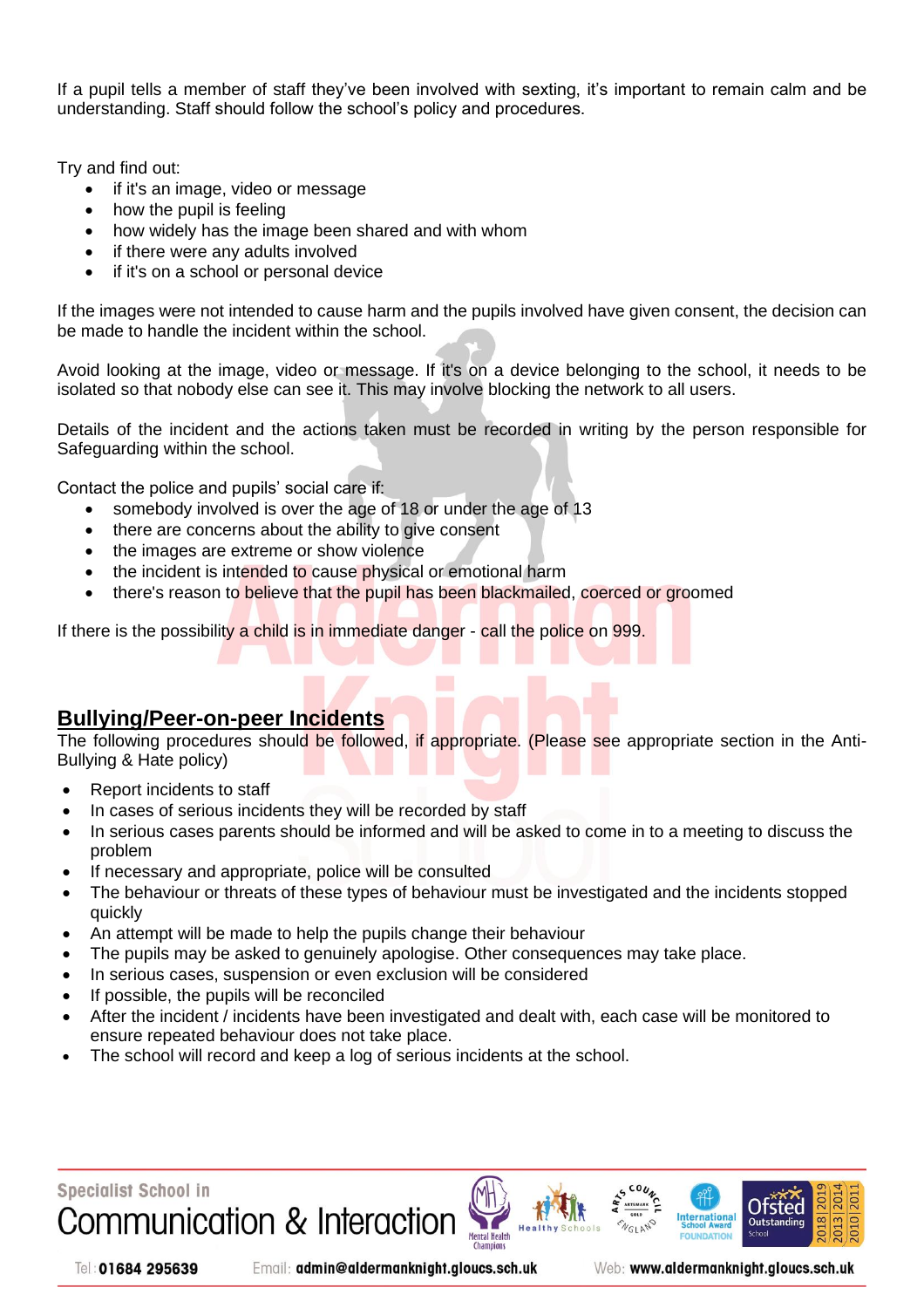### <span id="page-20-0"></span>**False Accusations**

If a pupil is found to have made a deliberately false accusation of abuse against a member of staff the following procedure will be followed:

- The Head Teacher or Chair of Governors (if the accusation has been made against the Head Teacher), will contact parents to come in to a meeting to discuss the incident.
- If necessary and appropriate, police will be consulted.
- The school Safeguarding and Code of Conduct Policies outline additional actions the school will take.
- An attempt will be made to help the pupils change their behaviour
- The pupils may be asked to genuinely apologise. Other consequences may take place.
- In serious cases, suspension or even exclusion will be considered
- If possible, the pupils will be reconciled
- After the incident / incidents have been investigated and dealt with, each case will be monitored to ensure repeated behaviour does not take place.
- The school will record and keep a log of serious incidents at the school.

### <span id="page-20-1"></span>**Exclusions**

Only the Head Teacher or Acting Head Teacher may exclude when:

- a pupil has seriously broken the school's Behaviour Support Policy
- the school has tried other ways to improve a pupils' behaviour and these have failed
- if a pupil stayed in school it would seriously harm the education and welfare of themselves or others

The Head Teacher will:

- talk with the pupil to ensure they have a chance to say what happened and are listened to
- gather all available evidence and consider carefully all the facts before deciding to exclude
- take into account the school's Equal Opportunities Policy and any harassment of the pupil (racial or sexual)
- contact parents as soon as possible following the incident and discuss why the decision has been made to exclude. Arrange a meeting face to face if possible.
- Make sure parents know the exclusion procedures and their rights of appeal

Within one school day the Head Teacher will send a letter to parents clearly stating:

- the reason for exclusion
- the date the exclusion starts and duration
- how the pupil can continue their education-arrangements for setting and marking work
- their right to state their case to the discipline committee (and how), who to contact, and the final date for a written statement
- the phone numbers of someone in the local authority who can advise them and The Advisory Centre for Education (ACE)

#### **The head teacher will arrange for the following to be informed**:

- Chair of Governors
- All teaching and support staff
- School Transport Department at Shire Hall
- Assistant Education Officer

#### **The head teacher will arrange for**

• the completion of the exclusion form

**Communication & Interaction** 

- letters and forms to be filed
- an addition to be made to Head Teacher's log

#### **Specialist School in**





Email: admin@aldermanknight.gloucs.sch.uk

Web: www.aldermanknight.gloucs.sch.uk

International

Otsted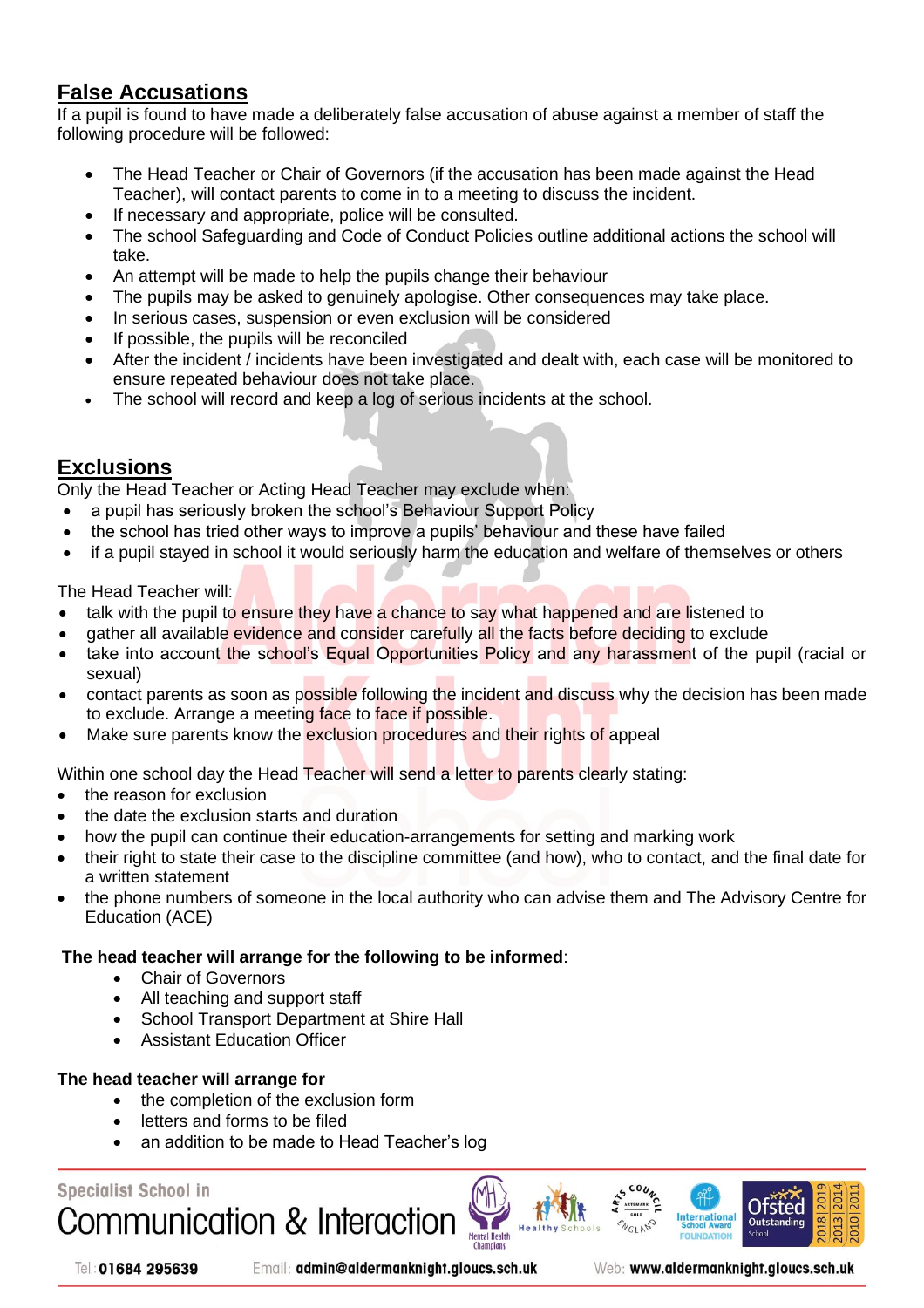Following a period of exclusion parents/carers will be asked to attend a re-admission meeting where behaviour targets will be discussed and a Pastoral Support Plan set up.

Governors will meet when any pupils' total number of exclusions exceeds five days in any one term. The maximum number of exclusions allowed in any one year is forty-five days. Permanent exclusion is the final sanction but a managed move, through PSP/Annual Review process, to a new school is always the preferred option.



**Specialist School in** Communication & Interaction







Tel: 01684 295639

Email: admin@aldermanknight.gloucs.sch.uk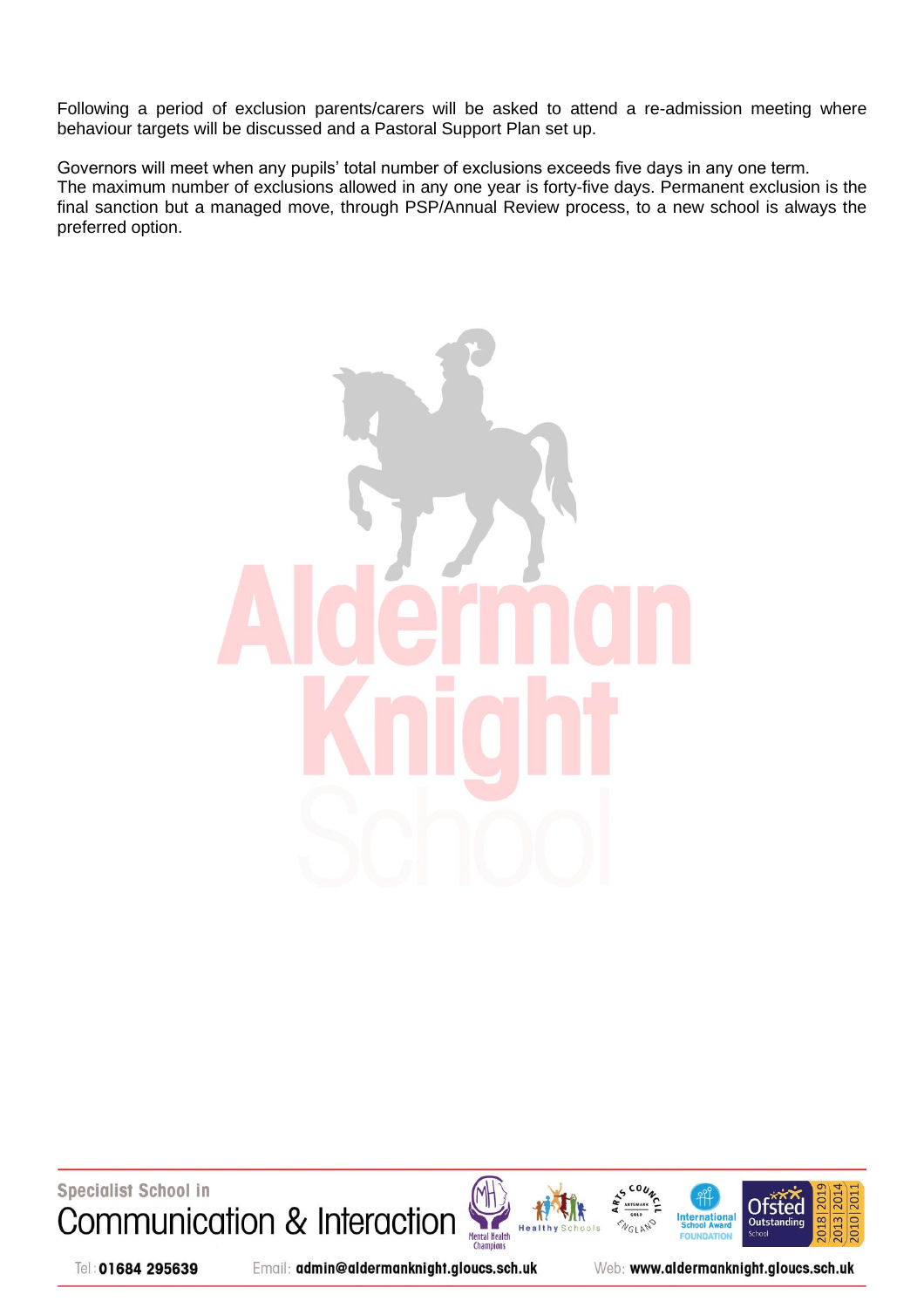## <span id="page-22-0"></span>Searching and Confiscation of Items

## <span id="page-22-1"></span>**Searching**

School staff can search a pupil or their belongings for any item if the pupil agrees. Head Teachers and staff authorised by them have a statutory power to search pupils or their possessions, without consent, where they have reasonable grounds for suspecting that the pupil may have a prohibited item. Prohibited items are:

- knives or weapons
- alcohol
- illegal drugs
- stolen items
- tobacco and cigarette papers
- fireworks
- pornographic images
- any article that the member of staff reasonably suspects has been, or is likely to be, used: to commit an offence, or to cause personal injury to, or damage to the property of, any person (including the pupil).

If a member of staff suspects a pupil has a banned item in his/her possession, they can instruct the pupil to turn out his or her pockets or bag and if the pupil refuses, the teacher can apply an appropriate sanction e.g. S3 sanction.

A pupil refusing to co-operate with such a search raises the same kind of issues as when a pupil refuses to stay in a detention or refuses to stop any other unacceptable behaviour when instructed by a member of staff – in such circumstances, an appropriate sanction is given e.g. a S3 sanction.

An item banned by the school rules may only be searched for under these powers, if it has been identified in the school rules as an item that can be searched for. For example, if it has been reported that a pupil has a mobile technology device stored within their locker that hasn't been handed in during tutor time.

By using a locker pupils consent to have these searched for "prohibited items" whether or not they are present. Searches can only be conducted if approved by the Head Teacher or Deputy Head and will only be conducted by two members of either the Senior or Pastoral Teams.

### <span id="page-22-2"></span>**Confiscation**

School staff can seize any prohibited item found as a result of a search. They can also seize any item; they consider harmful or detrimental to school discipline. These items should be immediately passed onto a member of either the Senior or Pastoral Teams. The school can then retain or dispose of a pupils' property as a disciplinary penalty, where reasonable to do so.

If controlled drugs, illegal pornography or weapons are found or confiscated they will be reported and passed to the Police.

Where the person conducting the search finds an electronic device that is prohibited by the school rules or that the staff member reasonably suspects has been, or is likely to be, used to commit an offence or cause personal injury or damage to property, they may examine any data or files on the device where there is a good reason to do so. They may also delete data or files if they think there is a good reason to do so, unless they are going to give the device to the police. This power applies to all schools and there is no need to have parental consent to search through a young person's mobile phone if it has been seized in a lawful 'without consent' search and is prohibited by the school rules or is reasonably suspected of being, or being likely to be, used to commit an offence or cause personal injury or damage to property.







Email: admin@aldermanknight.gloucs.sch.uk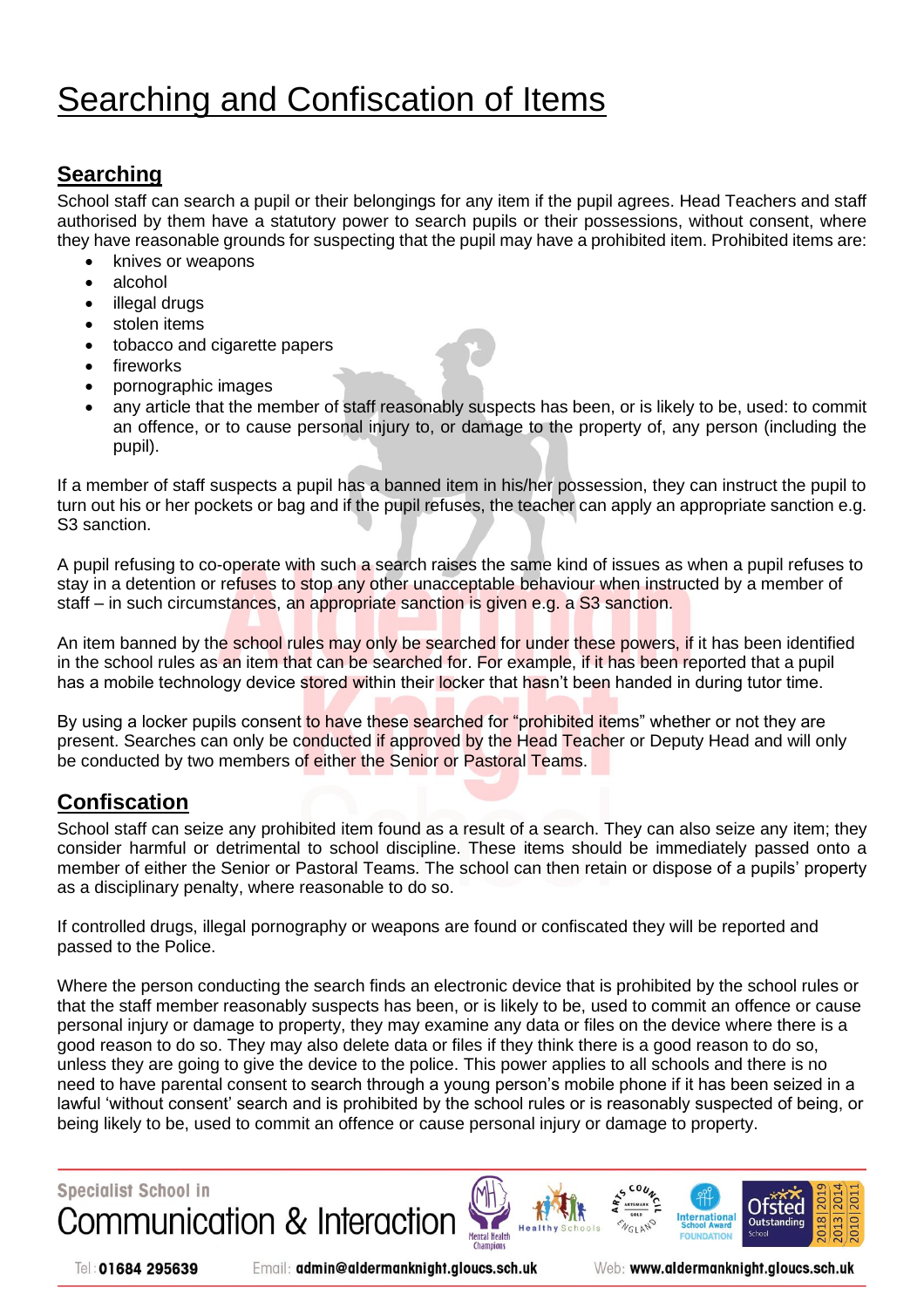#### **Schools' obligations under the European Convention on Human Rights (ECHR)**

• Under article 8 of the European Convention on Human Rights pupils have a right to respect for their private life. In the context of these particular powers, this means that pupils have the right to expect a reasonable level of personal privacy.

• The right under Article 8 is not absolute, it can be interfered with but any interference with this right by a school (or any public body) must be justified and proportionate.

• The powers to search in the Education Act 1996 are compatible with Article 8. A school exercising those powers lawfully should have no difficulty in demonstrating that it has also acted in accordance with Article 8. This advice will assist schools in deciding how to exercise the searching powers in a lawful way.



**Specialist School in** Communication & Interaction







Tel: 01684 295639

Email: admin@aldermanknight.gloucs.sch.uk